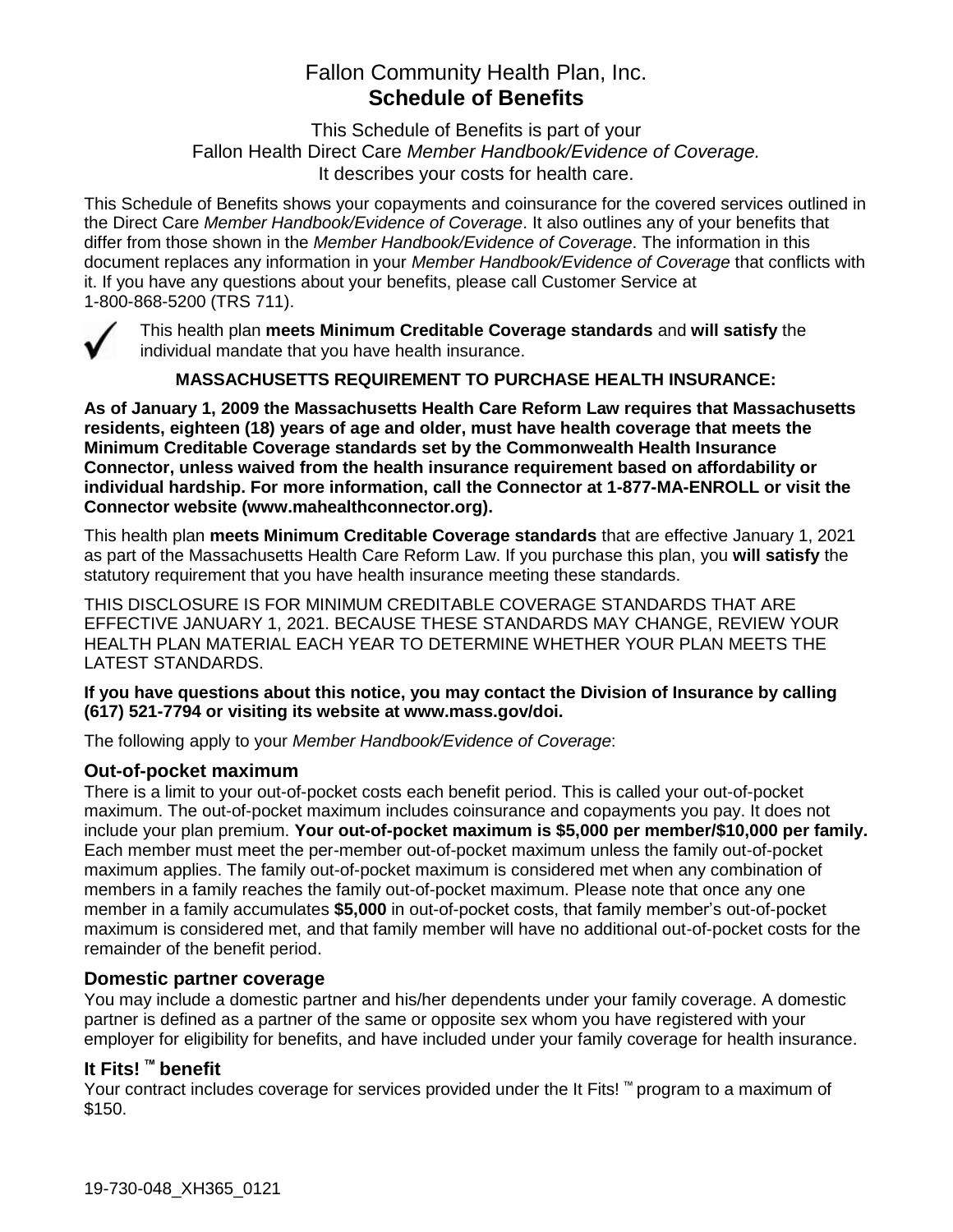#### **SmartShopper program**

Your contract includes coverage for services provided under the SmartShopper program. Please go to the Fallon Health website at www.fallonhealth.org and visit the member portal for details.

#### **Covered services**

The following chart shows your costs for covered services. These costs apply to the services in the **Description of benefits** section of your *Member Handbook/Evidence of Coverage*. In summary, your responsibilities are as follows: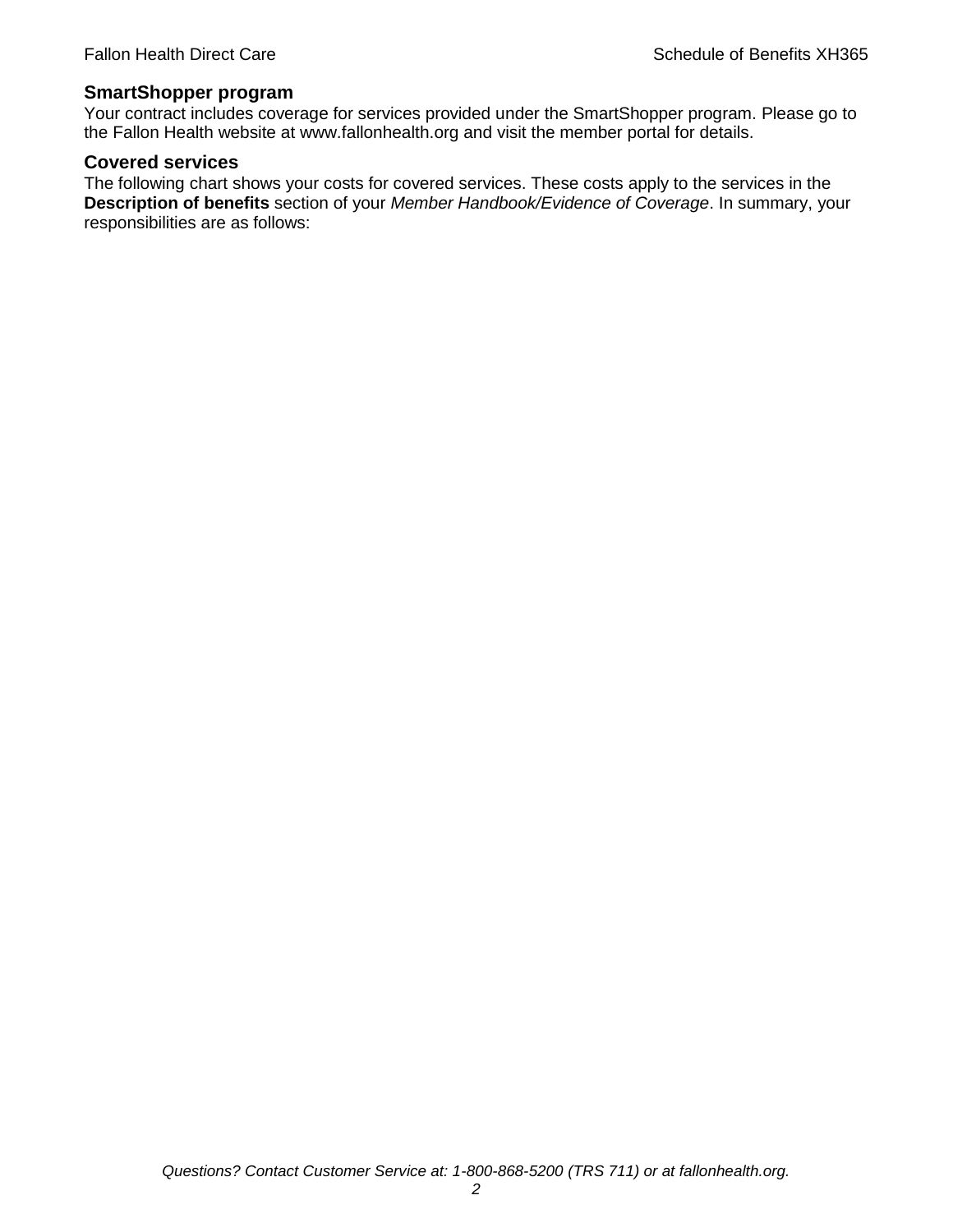| <b>Covered services</b> |                                                                                                                                                                                                                                                                                                                                              | <b>Benefits</b>                                                                                                                   |
|-------------------------|----------------------------------------------------------------------------------------------------------------------------------------------------------------------------------------------------------------------------------------------------------------------------------------------------------------------------------------------|-----------------------------------------------------------------------------------------------------------------------------------|
|                         | <b>Ambulance services</b>                                                                                                                                                                                                                                                                                                                    | Covered in full                                                                                                                   |
|                         | 1. Ambulance transportation for an emergency                                                                                                                                                                                                                                                                                                 |                                                                                                                                   |
|                         | 2. Ambulance transportation for non-emergency situations, when<br>medically necessary                                                                                                                                                                                                                                                        | Covered in full                                                                                                                   |
|                         | <b>Autism services</b>                                                                                                                                                                                                                                                                                                                       |                                                                                                                                   |
|                         | Prior authorization required<br>1. Habilitative and rehabilitative care                                                                                                                                                                                                                                                                      | \$25 copayment per visit                                                                                                          |
|                         | 2. Applied behavior analysis when supervised by a board certified<br>behavioral analyst                                                                                                                                                                                                                                                      | Covered in full                                                                                                                   |
|                         | 3. Therapeutic care, services including speech, physical and<br>occupational therapy                                                                                                                                                                                                                                                         | \$25 copayment per visit                                                                                                          |
|                         | Durable medical equipment and prosthetic/orthotic devices                                                                                                                                                                                                                                                                                    |                                                                                                                                   |
|                         | Referral and prior authorization required for most services<br>1. The purchase or rental of durable medical equipment and prosthetic/<br>orthotic devices (including the fitting, preparing, repairing and<br>modifying of the appliance)                                                                                                    | 20% coinsurance                                                                                                                   |
|                         | 2. Scalp hair prosthesis (wigs) for individuals who have suffered hair<br>loss as a result of the treatment of any form of cancer or leukemia.<br>Coverage is provided for one scalp hair prosthetic (wig) per member<br>per benefit period when the prosthesis is determined to be medically<br>necessary by a plan physician and the plan. | 20% coinsurance                                                                                                                   |
| 3.                      | Breast prosthesis that is medically necessary after a covered<br>reconstructive surgery following a mastectomy                                                                                                                                                                                                                               | 20% coinsurance                                                                                                                   |
|                         | 4. Prosthetic limbs which replace, in whole or in part, an arm or leg                                                                                                                                                                                                                                                                        | 20% coinsurance                                                                                                                   |
| 5.                      | Insulin pump and insulin pump supplies                                                                                                                                                                                                                                                                                                       | Covered in full                                                                                                                   |
| 6.                      | <b>Breast pumps</b>                                                                                                                                                                                                                                                                                                                          | Covered in full                                                                                                                   |
| 7.                      | Up to \$2,000 per ear for hearing aid device only, every 36 months<br>(must be 21 years of age or younger)<br>Related services and supplies for hearing aids (not subject to the<br>\$2,000 limit)                                                                                                                                           | 20% coinsurance                                                                                                                   |
|                         | 8. Medical and surgical supplies                                                                                                                                                                                                                                                                                                             | Covered in full                                                                                                                   |
| 1.                      | <b>Emergency and urgent care</b><br>Emergency room visits                                                                                                                                                                                                                                                                                    | \$300 copayment per visit                                                                                                         |
| 2.                      | Emergency room visits when you are admitted to an observation room                                                                                                                                                                                                                                                                           | Covered in full                                                                                                                   |
| 3.                      | Urgent care visits in a doctor's office or at an urgent care facility                                                                                                                                                                                                                                                                        | \$50 copayment per visit                                                                                                          |
| 4.                      | Emergency prescription medication provided out of the Direct Care<br>service area as part of an approved emergency treatment                                                                                                                                                                                                                 | Tier 1: \$25 copayment<br>Tier 2: \$50 copayment<br>Tier 3: \$75 copayment<br>Tier 4: \$75 copayment<br>for up to a 14-day supply |
| 5.                      | Telemedicine visits with physicians through Teladoc. Visits are<br>performed by phone, video, or mobile app.                                                                                                                                                                                                                                 | \$25 copayment per visit                                                                                                          |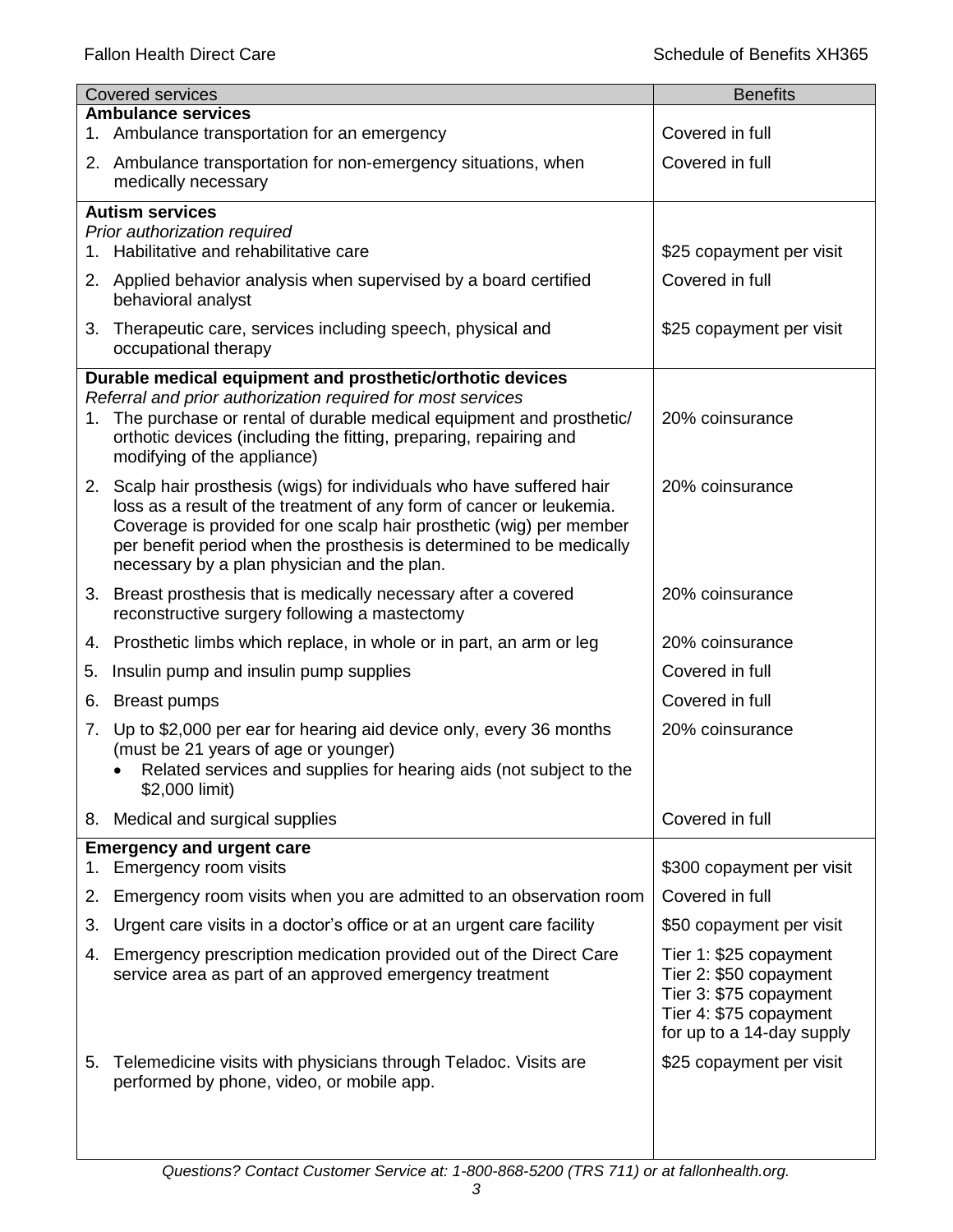| <b>Covered services</b>                                                                                                                                                                                                                                                                                                                                                                                                                | <b>Benefits</b>                                                       |
|----------------------------------------------------------------------------------------------------------------------------------------------------------------------------------------------------------------------------------------------------------------------------------------------------------------------------------------------------------------------------------------------------------------------------------------|-----------------------------------------------------------------------|
| <b>Enteral formulas and low protein foods</b><br>Referral and prior authorization required for enteral formulas<br>1. Enteral formulas, upon a physician's written order, for home use in the<br>treatment of malabsorption caused by Crohn's disease, ulcerative<br>colitis, gastroesophageal reflux, gastrointestinal motility, chronic<br>intestinal pseudo-obstruction, and inherited diseases of amino acids<br>and organic acids | Covered in full                                                       |
| 2. Food products that have been modified to be low in protein for<br>individuals with inherited diseases of amino acids and organic acids.<br>You may be required to purchase these products over the counter<br>and submit claims to the plan for reimbursement.                                                                                                                                                                      | Covered in full                                                       |
| Home health care services                                                                                                                                                                                                                                                                                                                                                                                                              |                                                                       |
| Prior authorization required<br>1. Part-time or intermittent skilled nursing care and physical therapy<br>provided in your home by a home health agency                                                                                                                                                                                                                                                                                | Covered in full                                                       |
| 2. Additional services and supplies that are determined to be a medically<br>necessary component of skilled nursing care and physical therapy                                                                                                                                                                                                                                                                                          | Covered in full                                                       |
| 3. Home dialysis services and non-durable medical supplies                                                                                                                                                                                                                                                                                                                                                                             | Covered in full                                                       |
| <b>Hospice care services</b><br>Referral and prior authorization required                                                                                                                                                                                                                                                                                                                                                              | Covered in full                                                       |
| <b>Hospital inpatient services</b>                                                                                                                                                                                                                                                                                                                                                                                                     |                                                                       |
| Referral and prior authorization required<br>1. Inpatient hospital services including room and board in a semiprivate<br>room and the services and supplies that would ordinarily be furnished<br>to you while you are an inpatient                                                                                                                                                                                                    | \$750 copayment per<br>admission                                      |
| Infertility/assisted reproductive technology (art) services*<br>Referral and prior authorization required (unless provided by a Reliant<br>Medical Group specialist and you have a Reliant Medical Group PCP)<br>Office visits for the consultation, evaluation and diagnosis of fertility                                                                                                                                             | \$25 copayment per visit<br>with a PCP and certain<br>other providers |
|                                                                                                                                                                                                                                                                                                                                                                                                                                        | \$50 copayment per visit<br>with a specialist                         |
| Diagnostic laboratory services<br>2.                                                                                                                                                                                                                                                                                                                                                                                                   | \$50 copayment                                                        |
| Diagnostic X-ray services<br>3.                                                                                                                                                                                                                                                                                                                                                                                                        | \$75 copayment                                                        |
| Artificial insemination, such as intrauterine insemination (IUI)<br>4.                                                                                                                                                                                                                                                                                                                                                                 | Covered in full                                                       |
| Assisted reproductive technologies* except for those services listed<br>5.<br>below                                                                                                                                                                                                                                                                                                                                                    | Covered in full                                                       |
| 6. Assisted reproductive technologies for:<br>• In vitro fertilization (IVF-ET)<br>Gamete intrafallopian transfer (GIFT)<br>• Zygote intrafallopian transfer (ZIFT)                                                                                                                                                                                                                                                                    | \$250 copayment per<br>procedure                                      |
|                                                                                                                                                                                                                                                                                                                                                                                                                                        |                                                                       |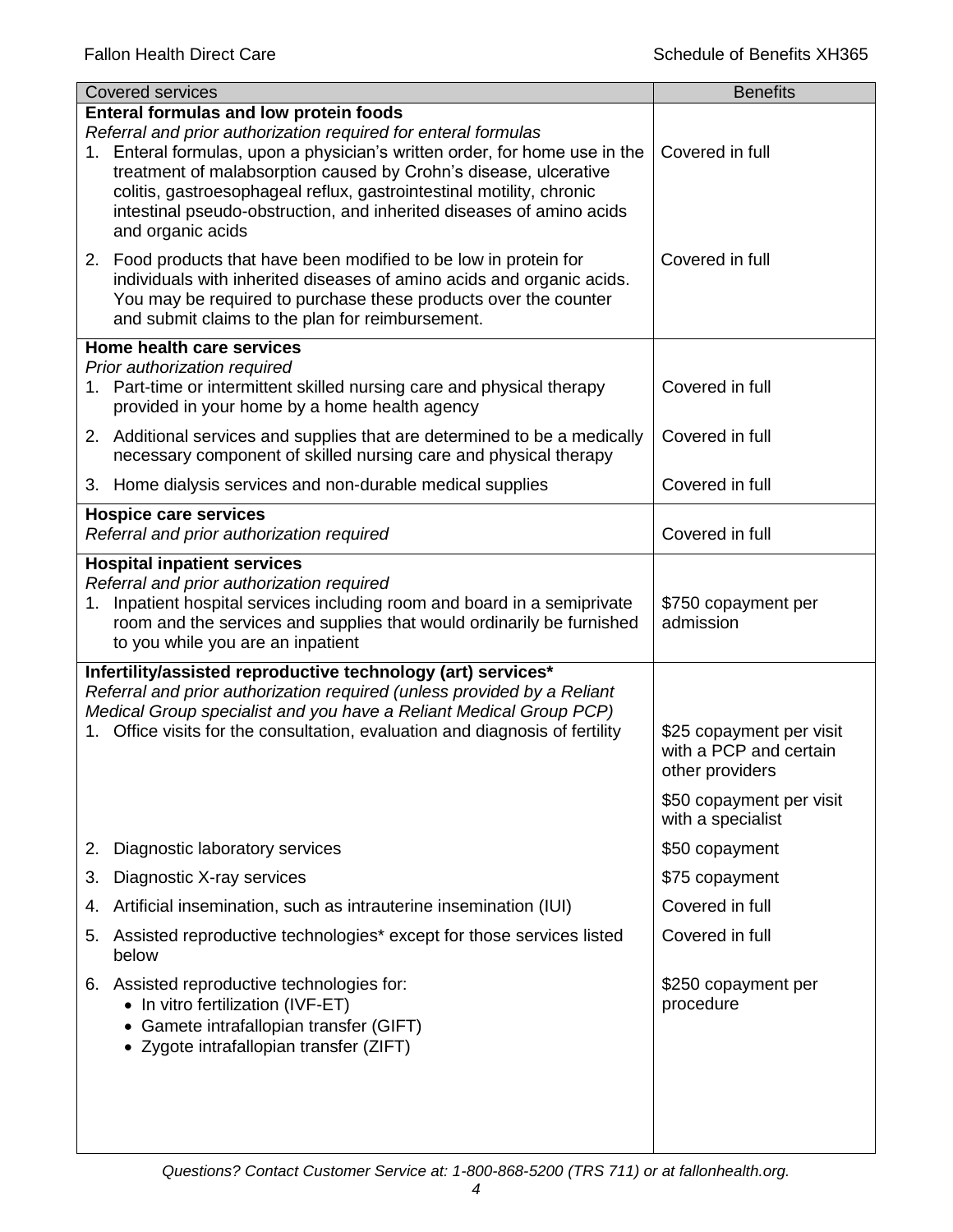| <b>Covered services</b>                                                                                                                                                                                                                                                                                                                                                                                                                                                                                                                                                                                                                                                                                                                                                                                                                                                                                                                                                                                                                                                                                                                         | <b>Benefits</b>                                 |
|-------------------------------------------------------------------------------------------------------------------------------------------------------------------------------------------------------------------------------------------------------------------------------------------------------------------------------------------------------------------------------------------------------------------------------------------------------------------------------------------------------------------------------------------------------------------------------------------------------------------------------------------------------------------------------------------------------------------------------------------------------------------------------------------------------------------------------------------------------------------------------------------------------------------------------------------------------------------------------------------------------------------------------------------------------------------------------------------------------------------------------------------------|-------------------------------------------------|
| Infertility/assisted reproductive technology (art) services*, continued                                                                                                                                                                                                                                                                                                                                                                                                                                                                                                                                                                                                                                                                                                                                                                                                                                                                                                                                                                                                                                                                         |                                                 |
| 7. Sperm, egg, and/or inseminated egg procurement, assisted hatching,<br>cryopreservation, processing and banking for plan members in active<br>infertility treatment, to the extent that such costs are not covered by<br>the donor's insurer                                                                                                                                                                                                                                                                                                                                                                                                                                                                                                                                                                                                                                                                                                                                                                                                                                                                                                  | Covered in full                                 |
| * See the Description of benefits section of your Member<br>Handbook/Evidence of Coverage for a list of covered infertility/ART<br>services.                                                                                                                                                                                                                                                                                                                                                                                                                                                                                                                                                                                                                                                                                                                                                                                                                                                                                                                                                                                                    |                                                 |
| <b>Maternity services</b><br>1. Obstetrical services including prenatal, childbirth, postnatal and<br>postpartum care                                                                                                                                                                                                                                                                                                                                                                                                                                                                                                                                                                                                                                                                                                                                                                                                                                                                                                                                                                                                                           | Prenatal: \$25 copayment<br>(first visit only)  |
|                                                                                                                                                                                                                                                                                                                                                                                                                                                                                                                                                                                                                                                                                                                                                                                                                                                                                                                                                                                                                                                                                                                                                 | Postnatal: \$25 copayment<br>per visit          |
| Inpatient maternity and newborn child care for a minimum of 48 hours of<br>2.<br>care following a vaginal delivery, or 96 hours of care following a<br>Caesarean section delivery, including the charges for the following<br>services when provided during an inpatient maternity admission:<br>childbirth, nursery charges, circumcision, routine examination, hearing<br>screening and medically necessary treatments of congenital defects,<br>birth abnormalities or premature birth. The covered length of stay may be<br>reduced if the mother and the attending physician agree upon an earlier<br>discharge. If you or your newborn are discharged earlier, you are<br>covered for home visits, parent education, assistance and training in<br>breast or bottle feeding and the performance of any necessary and<br>appropriate clinical tests; provided, however that the first home visit shall<br>be conducted by a registered nurse, physician or certified nurse midwife;<br>and provided further, that any subsequent home visit determined to be<br>clinically necessary shall be provided by a licensed health care provider. | \$750 copayment per<br>admission                |
| (Fallon Health members are eligible for childbirth classes (refresher class or<br>siblings class))                                                                                                                                                                                                                                                                                                                                                                                                                                                                                                                                                                                                                                                                                                                                                                                                                                                                                                                                                                                                                                              | Covered in full through<br>member reimbursement |
|                                                                                                                                                                                                                                                                                                                                                                                                                                                                                                                                                                                                                                                                                                                                                                                                                                                                                                                                                                                                                                                                                                                                                 |                                                 |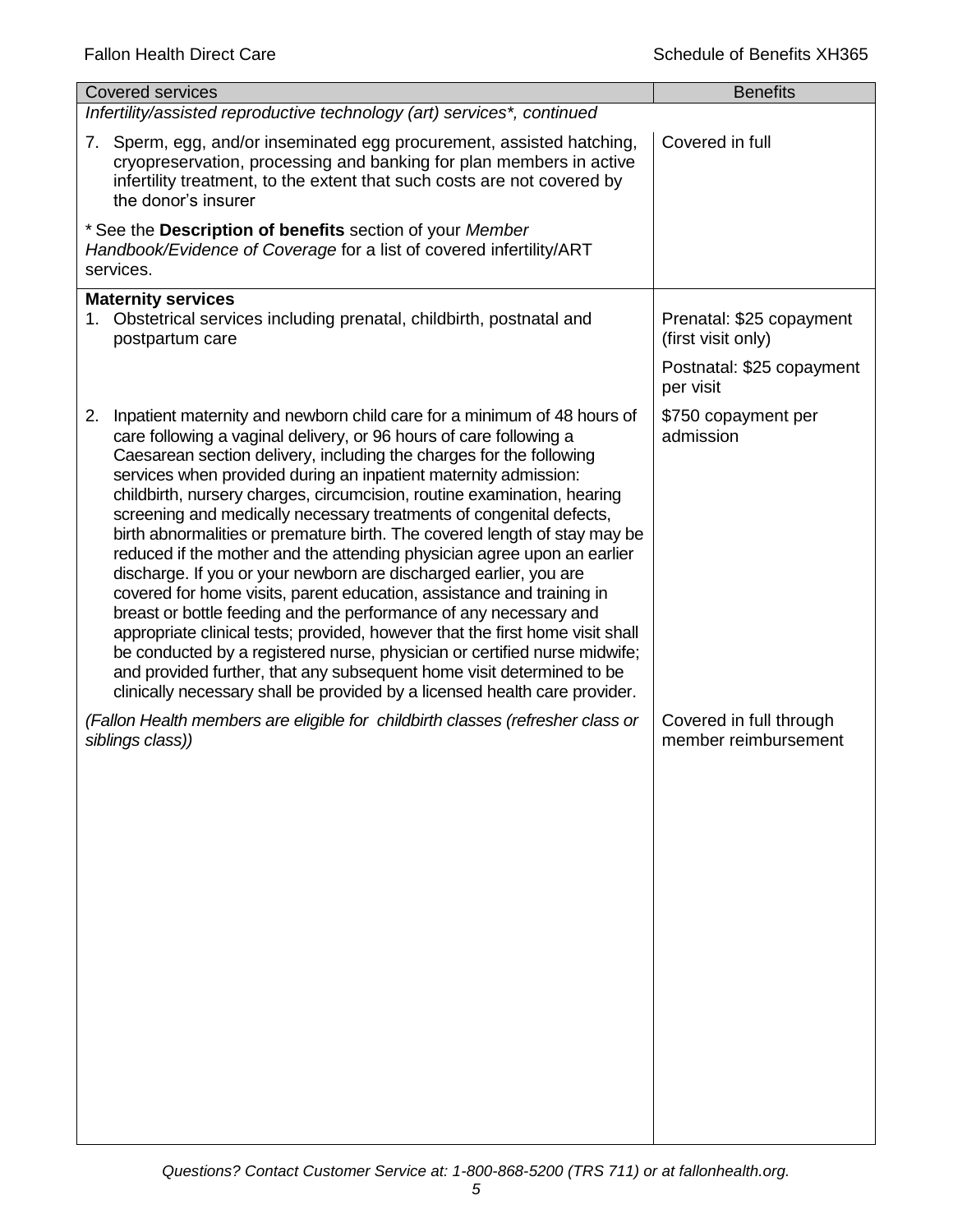| <b>Covered services</b> |                                                                                                                                                                                                                                                                                                                                                         | <b>Benefits</b>          |
|-------------------------|---------------------------------------------------------------------------------------------------------------------------------------------------------------------------------------------------------------------------------------------------------------------------------------------------------------------------------------------------------|--------------------------|
|                         | Mental health and substance use services                                                                                                                                                                                                                                                                                                                |                          |
|                         | <b>Inpatient services</b><br>Prior authorization required                                                                                                                                                                                                                                                                                               |                          |
| 1.                      | Inpatient hospital care for as many days as your condition requires,<br>including room and board and the services and supplies that would<br>ordinarily be furnished to you while you are an inpatient. These<br>include, but are not limited to, individual, family and group therapy,<br>pharmacological therapy, and diagnostic laboratory services. | Covered in full          |
|                         | Note: Prior authorization will not be required for behavioral health<br>inpatient admission immediately following an emergency room visit.                                                                                                                                                                                                              |                          |
|                         | <b>Intermediate services</b>                                                                                                                                                                                                                                                                                                                            |                          |
|                         | Prior authorization required<br>Intermediate services include but are not limited to:<br>1. Acute and other residential treatment: Mental health services provided<br>in a 24-hour setting therapeutic environments                                                                                                                                     | Covered in full          |
|                         | 2. Clinically managed detoxification services: 24 hour, 7 days a week,<br>clinically managed de-tox services in a licensed non-hospital setting<br>that include 24 hour per day supervision                                                                                                                                                             | Covered in full          |
|                         | 3. Partial Hospitalization: Short-term day/evening mental health<br>programming available 5 to 7 days per week                                                                                                                                                                                                                                          | \$25 copayment per visit |
|                         | 4. Intensive outpatient programs: Multimodal, inter-disciplinary,<br>structured behavioral health treatment provided 2-3 hours per day,<br>multiple days per week                                                                                                                                                                                       | \$25 copayment per visit |
|                         | 5. Day treatment: Program encompasses some portion of the day or<br>week rather than a weekly visit                                                                                                                                                                                                                                                     | \$25 copayment per visit |
|                         | 6. Crisis Stabilization: Short-term psychiatric treatment in a structured,<br>community based therapeutic environments                                                                                                                                                                                                                                  | \$25 copayment per visit |
|                         | 7. In-home therapy services                                                                                                                                                                                                                                                                                                                             | \$25 copayment per visit |
|                         | Intermediate services for children and adolescents under the age of 19<br>1. Community-based acute treatment                                                                                                                                                                                                                                            | Covered in full          |
|                         | 2. Intensive community-based treatment                                                                                                                                                                                                                                                                                                                  | Covered in full          |
| 3.                      | <b>Intensive Care Coordination</b>                                                                                                                                                                                                                                                                                                                      | Covered in full          |
| 4.                      | Family Stabilization Team (also referred to as In-Home Therapy)                                                                                                                                                                                                                                                                                         | Covered in full          |
| 5.                      | In-home Behavioral Services                                                                                                                                                                                                                                                                                                                             | Covered in full          |
| 6.                      | Mobile Crisis Intervention (services available up to seven days).<br>Prior authorization not required.                                                                                                                                                                                                                                                  | Covered in full          |
|                         | 7. Family support and training                                                                                                                                                                                                                                                                                                                          | Covered in full          |
| 8.                      | Therapeutic mentoring services                                                                                                                                                                                                                                                                                                                          | Covered in full          |
|                         | <b>Outpatient services</b>                                                                                                                                                                                                                                                                                                                              |                          |
| 1.                      | Outpatient office visits, including individual, group or family therapy.                                                                                                                                                                                                                                                                                | \$25 copayment per visit |
| 2.                      | Psychopharmacological services, such as visits with a physician to<br>review, monitor and adjust the levels of prescription medication to<br>treat a mental condition. Prior authorization required.                                                                                                                                                    | \$25 copayment per visit |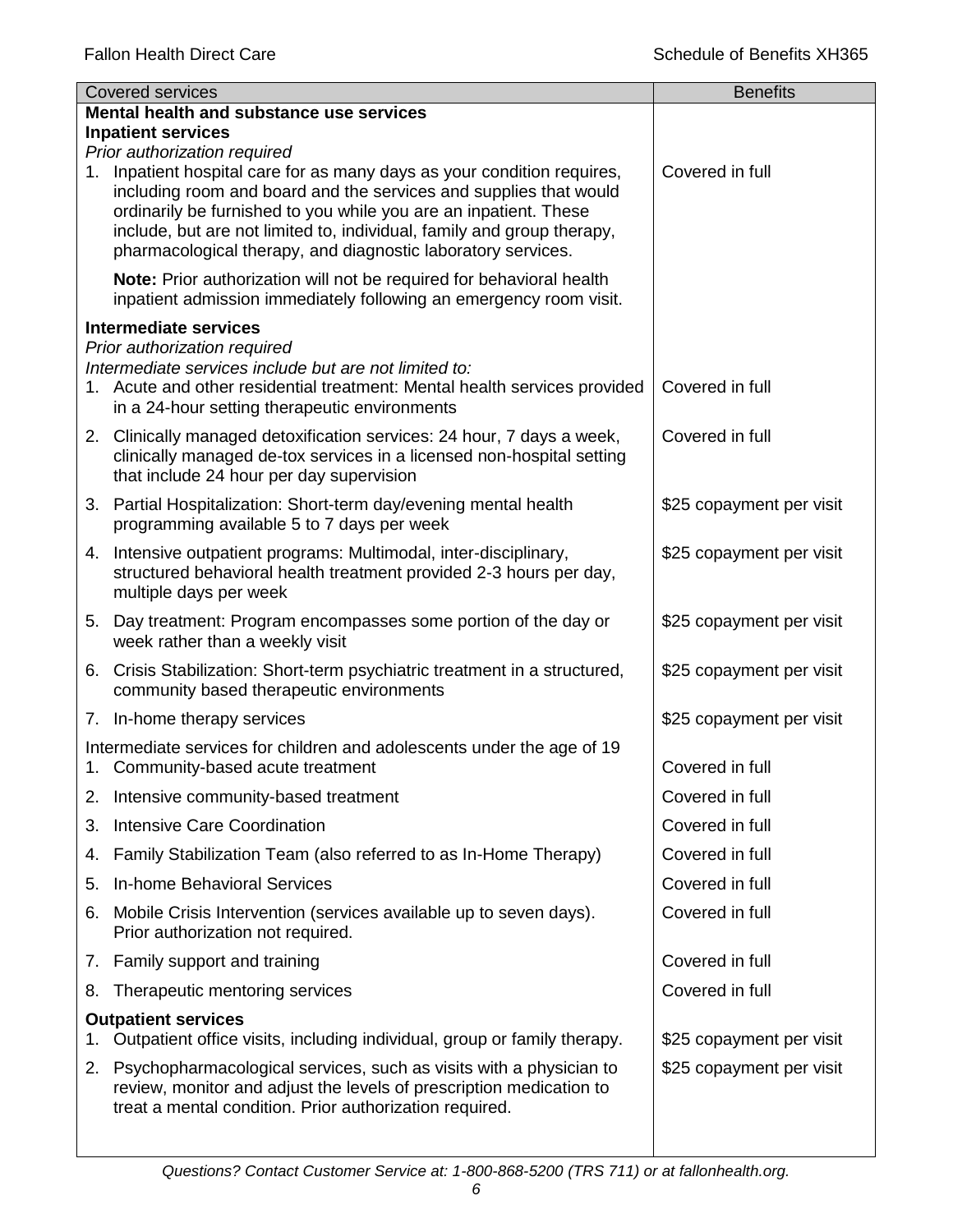| <b>Covered services</b>                                                                                                                                                                                                                                                                                                                                                                    | <b>Benefits</b>                                                         |
|--------------------------------------------------------------------------------------------------------------------------------------------------------------------------------------------------------------------------------------------------------------------------------------------------------------------------------------------------------------------------------------------|-------------------------------------------------------------------------|
| Mental health and substance use services, continued                                                                                                                                                                                                                                                                                                                                        |                                                                         |
| 3. Neuropsychological assessment services when medically necessary.<br>Prior authorization required.                                                                                                                                                                                                                                                                                       | \$25 copayment per visit                                                |
| Note: Effective for plan years beginning on or after October 1, 2015,<br>Massachusetts state law (Chapter 258 of the Acts of 2014) restricts the<br>circumstances in which insurers may require prior authorization for<br>substance use services. We will not require prior authorization for<br>substance use services in any circumstances where this is not allowed by<br>Chapter 258. |                                                                         |
| <b>Office visits and outpatient services</b>                                                                                                                                                                                                                                                                                                                                               |                                                                         |
| 1. Office visits, to diagnose or treat an illness or an injury<br>Telehealth visits done via a secure, real time Telemedicine<br>$\bullet$                                                                                                                                                                                                                                                 | \$25 copayment per visit<br>with a PCP and certain<br>other providers   |
| platform which is inclusive of both an audio and visual<br>component.                                                                                                                                                                                                                                                                                                                      | \$50 copayment per visit<br>with a specialist                           |
| 2. A second opinion, upon your request, with another plan provider                                                                                                                                                                                                                                                                                                                         | \$25 copayment per visit<br>with a PCP and certain<br>other providers   |
|                                                                                                                                                                                                                                                                                                                                                                                            | \$50 copayment per visit<br>with a specialist                           |
| 3. Certain drugs covered under medical benefits, and that are ordered,<br>supplied and administered by a plan provider                                                                                                                                                                                                                                                                     | Covered in full                                                         |
| 4. Allergy injections                                                                                                                                                                                                                                                                                                                                                                      | Covered in full                                                         |
| Radiation therapy and Chemotherapy<br>5.                                                                                                                                                                                                                                                                                                                                                   | Covered in full                                                         |
| Respiratory therapy<br>6.                                                                                                                                                                                                                                                                                                                                                                  | Covered in full                                                         |
| Hormone replacement services in the doctor's office for<br>7.<br>perimenopausal or postmenopausal women                                                                                                                                                                                                                                                                                    | \$25 copayment per visit                                                |
| Diagnostic lab services ordered by a plan provider, in relation to a<br>8.<br>covered office visit                                                                                                                                                                                                                                                                                         | \$50 copayment                                                          |
| 9. Diagnostic X-ray services ordered by a plan provider, in relation to a<br>covered office visit                                                                                                                                                                                                                                                                                          | \$75 copayment                                                          |
| 10. Other diagnostic services including but not limited to, EKG,<br>endoscopy, colonoscopy and ultrasound                                                                                                                                                                                                                                                                                  | Covered in full                                                         |
| 11. High-tech imaging services, including but not limited to, MRI/MRA,<br>CT/CTA, PET scans and nuclear cardiology imaging. Limited to one<br>copayment per day when performed at the same facility for the same<br>diagnosis. (Prior authorization required.)                                                                                                                             | \$400 copayment per MRI,<br>CT, PET scan or nuclear<br>cardiology image |
| 12. Chiropractic services for acute musculoskeletal conditions. The<br>condition must be new or an acute exacerbation of a previous<br>condition. Chiropractic services will be covered as medically<br>necessary.                                                                                                                                                                         | \$25 copayment per visit                                                |
| Outpatient lab tests and x-rays                                                                                                                                                                                                                                                                                                                                                            | See Diagnostic lab, x-ray<br>and high-tech imaging<br>services          |
| 13. Outpatient renal dialysis at a plan-designated center or continuous<br>ambulatory peritoneal dialysis                                                                                                                                                                                                                                                                                  | Covered in full                                                         |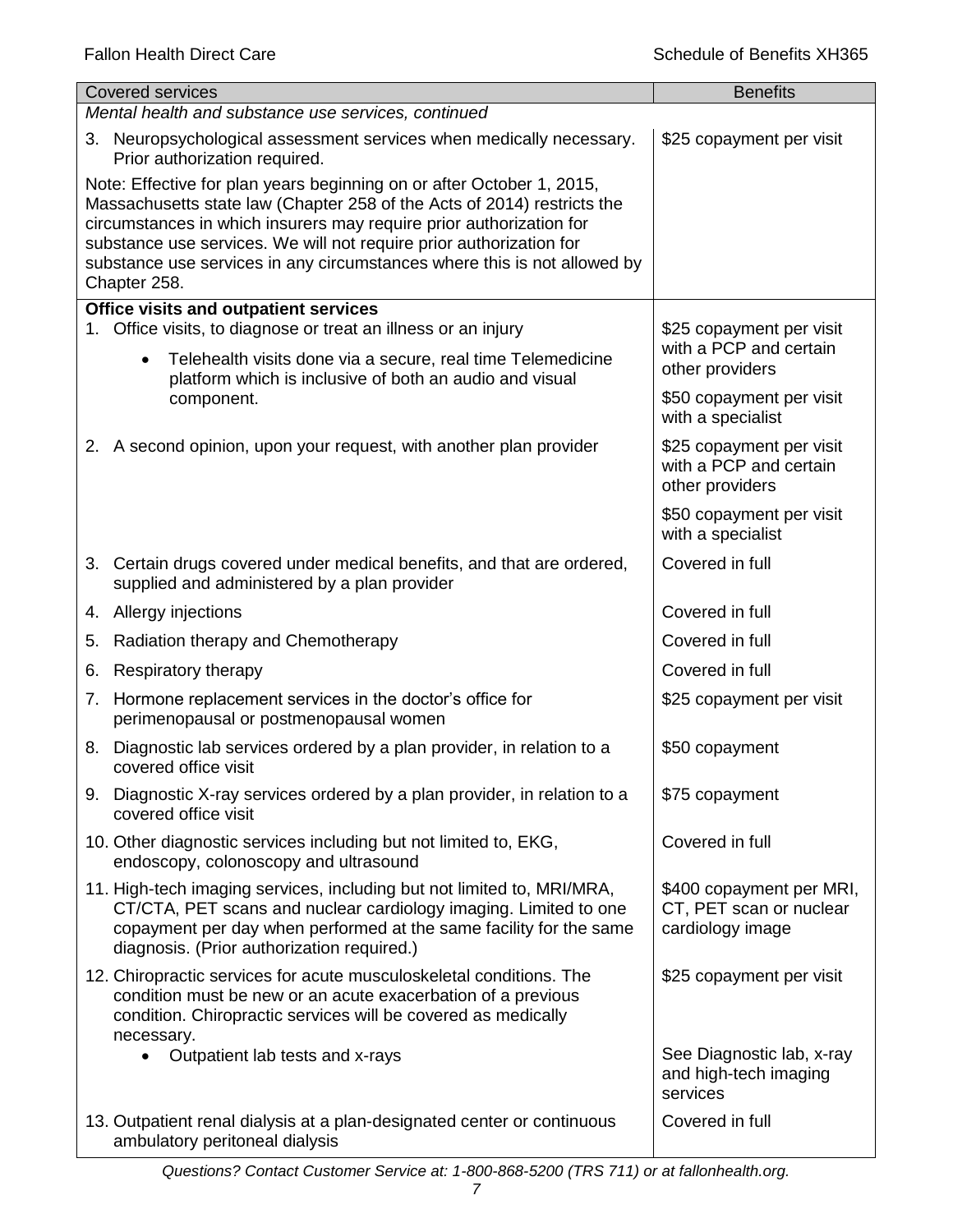| <b>Covered services</b>                                                                                                                                                                                                                                                | <b>Benefits</b>                                                                                                         |
|------------------------------------------------------------------------------------------------------------------------------------------------------------------------------------------------------------------------------------------------------------------------|-------------------------------------------------------------------------------------------------------------------------|
| Office visits and outpatient services, continued                                                                                                                                                                                                                       |                                                                                                                         |
| 14. Diabetes outpatient self-management training and education,<br>including medical nutrition therapy, provided by a certified diabetes<br>health care provider                                                                                                       | \$25 copayment per visit                                                                                                |
| 15. Laboratory tests necessary for the diagnosis or treatment of diabetes,<br>including glycosylated hemoglobin, or HbAlc, tests, and<br>urinary/protein/microalbumin and lipid profiles                                                                               | \$50 copayment                                                                                                          |
| 16. Medical social services provided to assist you in adjustment to your or<br>your family member's illness. This includes assessment, counseling,<br>consultation and assistance in accessing community resources.                                                    | \$25 copayment per visit                                                                                                |
| 17. Outpatient surgery, anesthesia and the medically necessary<br>preoperative and postoperative care related to the surgery                                                                                                                                           | \$500 copayment per<br>surgery when provided in<br>a hospital outpatient, day<br>surgery or ambulatory care<br>facility |
| 18. Visit to a contracted limited service clinic. Services are provided for a<br>variety of common illnesses, including, but not limited to:<br>strep throat<br>ear, eyes, sinus, bladder and bronchial infections<br>minor skin conditions (e.g. sunburn, cold sores) | \$25 copayment per visit                                                                                                |
| 19. Podiatry care                                                                                                                                                                                                                                                      |                                                                                                                         |
| Outpatient lab tests and x-rays                                                                                                                                                                                                                                        | See Diagnostic lab, x-ray<br>and imaging services                                                                       |
| Outpatient surgical services                                                                                                                                                                                                                                           | See Outpatient surgery                                                                                                  |
| Outpatient medical care                                                                                                                                                                                                                                                | See Office visits                                                                                                       |
| Oral surgery and related services<br>Referral and prior authorization required (except for extraction of<br>impacted teeth or lingual frenectomy)                                                                                                                      |                                                                                                                         |
| 1. Removal or exposure of impacted teeth, including both hard and soft<br>tissue impactions, or an evaluation for this procedure                                                                                                                                       | \$50 copayment per visit                                                                                                |
| 2. Surgical treatments of cysts, affecting the teeth or gums, that must be<br>rendered by a plan oral surgeon                                                                                                                                                          | \$50 copayment per visit                                                                                                |
| Treatment of fractures of the jaw bone (mandible) or any facial bone<br>3.                                                                                                                                                                                             | \$50 copayment per visit                                                                                                |
| Evaluation and surgery for the treatment of temporomandibular joint<br>4.<br>disorder when a medical condition is diagnosed, or for surgery related<br>to the jaw or any structure connected to the jaw                                                                | \$50 copayment per visit                                                                                                |
| 5. Extraction of teeth in preparation for radiation treatment of the head or<br>neck                                                                                                                                                                                   | \$50 copayment per visit                                                                                                |
| Surgical treatment related to cancer<br>6.                                                                                                                                                                                                                             | \$50 copayment per visit                                                                                                |
|                                                                                                                                                                                                                                                                        |                                                                                                                         |
|                                                                                                                                                                                                                                                                        |                                                                                                                         |
|                                                                                                                                                                                                                                                                        |                                                                                                                         |
|                                                                                                                                                                                                                                                                        |                                                                                                                         |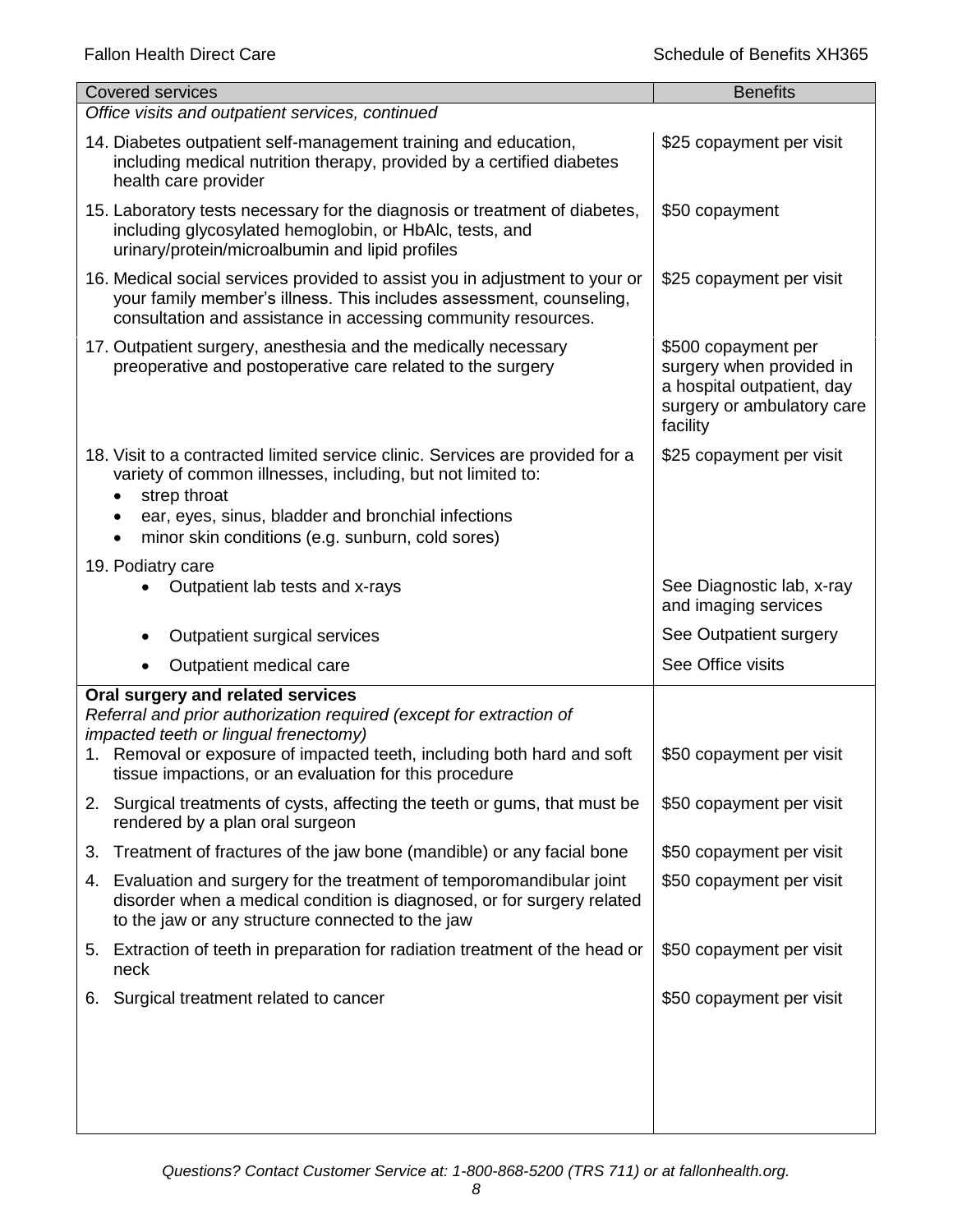| <b>Covered services</b>                                                                                                                                                                                                                                                                                                                               | <b>Benefits</b>                                                                                                          |
|-------------------------------------------------------------------------------------------------------------------------------------------------------------------------------------------------------------------------------------------------------------------------------------------------------------------------------------------------------|--------------------------------------------------------------------------------------------------------------------------|
| Oral surgery and related services, continued                                                                                                                                                                                                                                                                                                          |                                                                                                                          |
| 7. Emergency medical care, such as, to relieve pain and stop bleeding<br>as a result of accidental injury to sound natural teeth or tissues, when<br>provided as soon as medically possible after the injury. This does not<br>include restorative or other dental services. No referral or<br>authorization is required. Go to the closest provider. | \$25 copayment per visit to<br>a physician's or dentist's<br>office<br>\$300 copayment per visit<br>to an emergency room |
| Note: See Office visits and outpatient services for diagnostic lab and<br>X-ray services.                                                                                                                                                                                                                                                             |                                                                                                                          |
| <b>Organ transplants</b><br>Referral and prior authorization required<br>1. Office visits related to the transplant                                                                                                                                                                                                                                   | \$25 copayment per visit<br>with a PCP and certain<br>other providers                                                    |
|                                                                                                                                                                                                                                                                                                                                                       | \$50 copayment per visit<br>with a specialist                                                                            |
| 2. Inpatient hospital services, including room and board in a semiprivate<br>room and the services and supplies that would ordinarily be furnished<br>to you while you are an inpatient                                                                                                                                                               | \$750 copayment per<br>admission                                                                                         |
| 3. Human leukocyte antigen (HLA) or histocompatability locus antigen<br>testing for A, B or DR antigens, or any combination thereof, necessary<br>to establish bone marrow transplant donor suitability of a member                                                                                                                                   | \$50 copayment                                                                                                           |
| <b>Pediatric dental services</b>                                                                                                                                                                                                                                                                                                                      | See Addendum: Pediatric                                                                                                  |
| (for members under the age of 19)                                                                                                                                                                                                                                                                                                                     | <b>Dental Services</b>                                                                                                   |
| <b>Pediatric vision services</b><br>(for members under the age of 19)                                                                                                                                                                                                                                                                                 | See Addendum: Pediatric<br><b>Vision Services</b>                                                                        |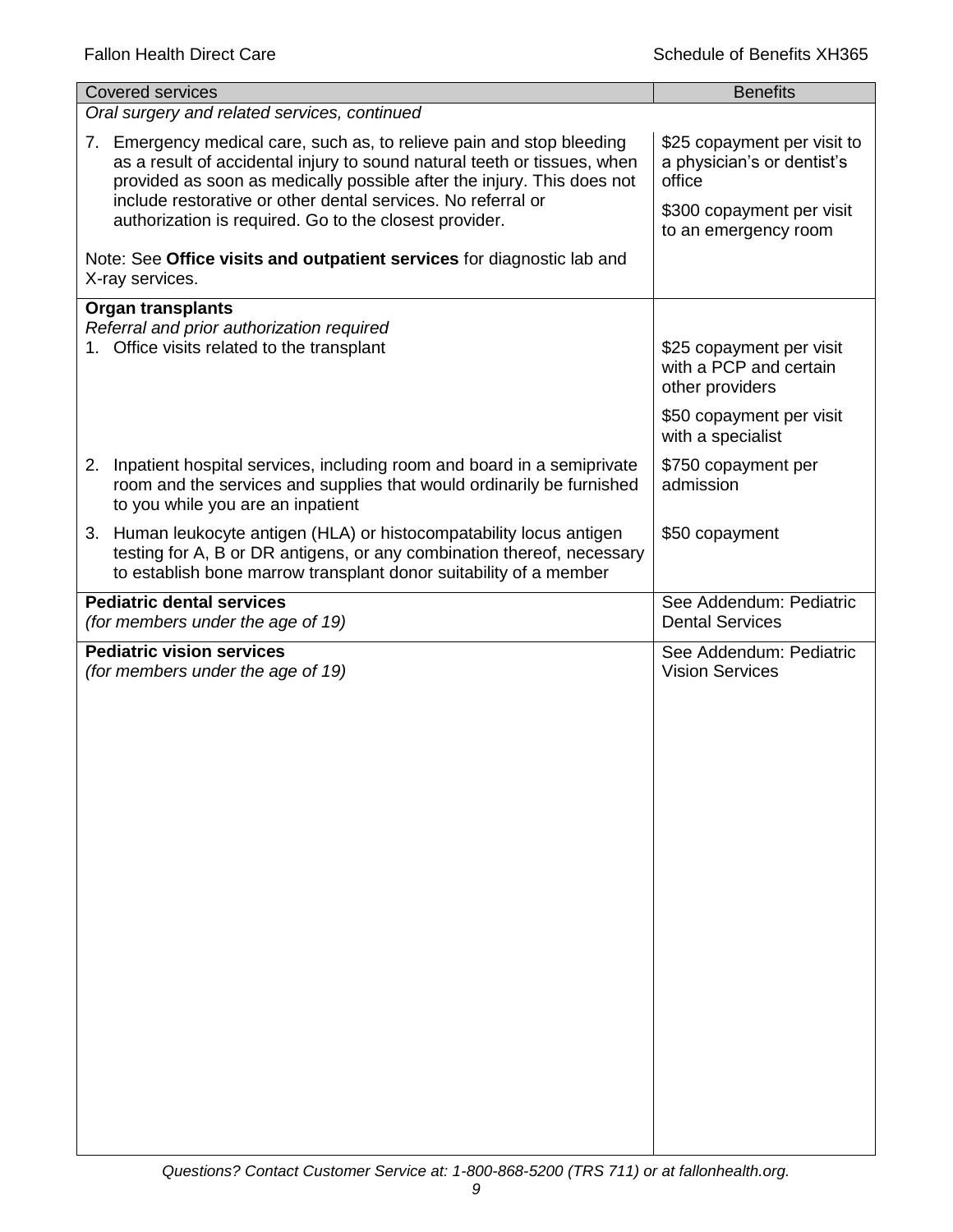| <b>Covered services</b>                                                    | <b>Benefits</b>           |
|----------------------------------------------------------------------------|---------------------------|
| <b>Prescription drugs</b>                                                  |                           |
| Covered prescription items:                                                | Network pharmacy:         |
| • Prescription medication                                                  | Tier 1: \$25 copayment    |
| • Prescription contraceptive drugs and devices*                            | Tier 2: \$50 copayment    |
| • Hormone replacement therapy for peri- and post-menopausal                | Tier 3: \$75 copayment    |
| women                                                                      | Tier 4: \$75 copayment    |
| • Injectable agents (self-administered**)                                  | for up to a 30-day supply |
| $\bullet$ Insulin                                                          | Mail-order pharmacy:      |
| • Syringes (including insulin syringes) or needles when medically          | Tier 1: \$50 copayment    |
| necessary                                                                  | Tier 2: \$100 copayment   |
| • Supplies for the treatment of diabetes, as required by state law,        | Tier 3: \$225 copayment   |
| including:<br>blood glucose monitoring strips<br>$\overline{\phantom{0}}$  | Tier 4: \$225 copayment   |
| urine glucose strips                                                       | for up to a 90-day supply |
| lancets                                                                    |                           |
| ketone strips<br>$\qquad \qquad -$                                         |                           |
| • Special medical formulas to treat certain metabolic disorders            |                           |
| required by state law (prior authorization required).                      |                           |
| *Generic prescription contraceptive drugs and devices are covered in full. |                           |
| Brand name prescription contraceptive drugs and devices with no generic    |                           |
| equivalent are covered in full (prior authorization required).             |                           |
|                                                                            |                           |
| **Injectables administered in the doctor's office or under other           |                           |
| professional supervision are covered as a medical benefit.                 |                           |
| Orally administered anticancer medications used to kill or slow the growth | Covered in full           |
| of cancerous cells                                                         |                           |
| Certain medications cannot be limited to a 30-day supply due to            |                           |
| manufacturer packaging, for example, a prefilled syringe. In these cases,  |                           |
| you will be charged the applicable copay/coinsurance based on the actual   |                           |
| day supply.                                                                |                           |
| Note: Medical and surgical supplies obtained through a pharmacy may        |                           |
| have a drug prescription benefit cost-sharing applied.                     |                           |
|                                                                            |                           |
|                                                                            |                           |
|                                                                            |                           |
|                                                                            |                           |
|                                                                            |                           |
|                                                                            |                           |
|                                                                            |                           |
|                                                                            |                           |
|                                                                            |                           |
|                                                                            |                           |
|                                                                            |                           |
|                                                                            |                           |
|                                                                            |                           |
|                                                                            |                           |
|                                                                            |                           |
|                                                                            |                           |
|                                                                            |                           |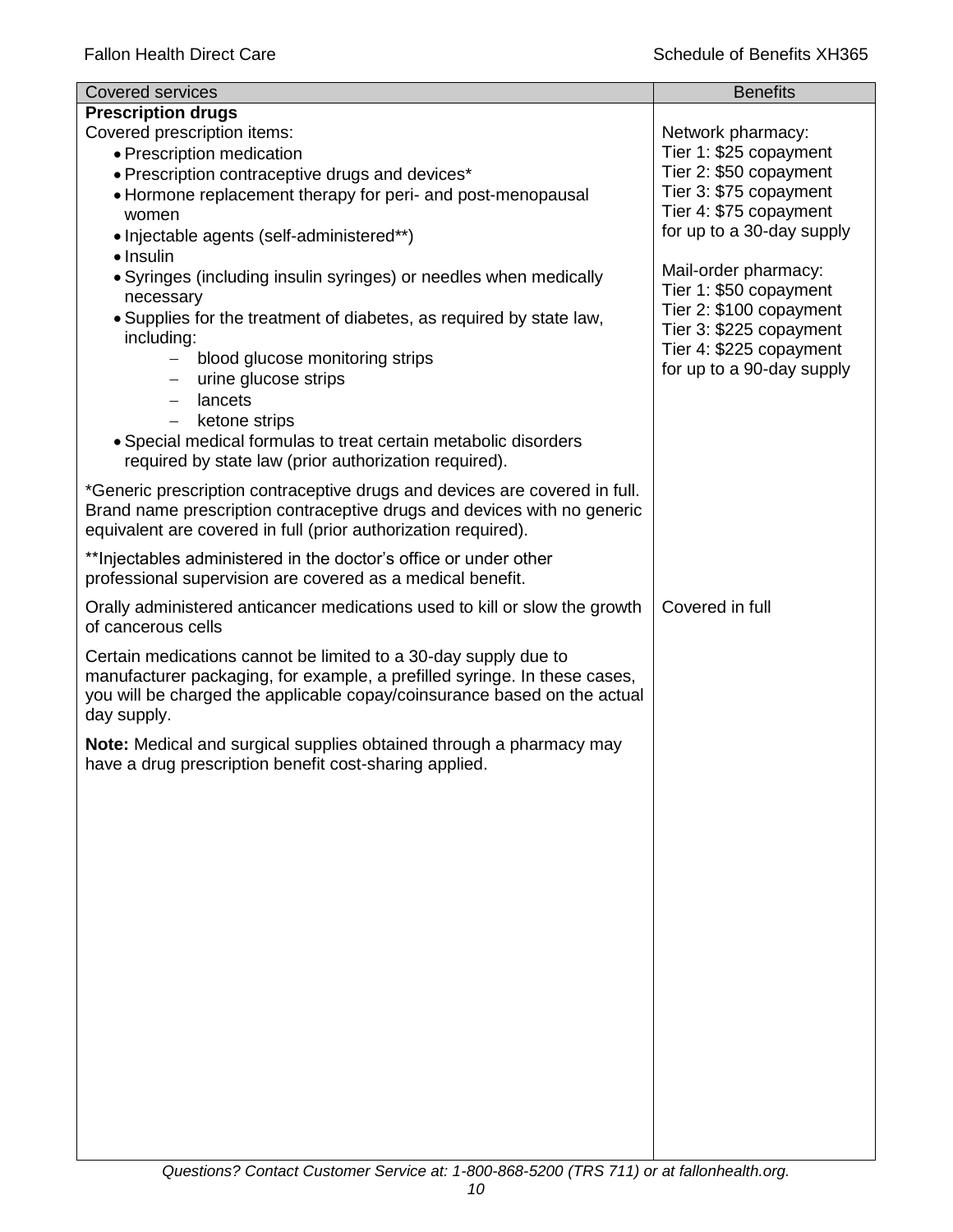|    | Covered services                                                                                                                                                                                                                                                                                                                                                                                                                                                                    | <b>Benefits</b> |
|----|-------------------------------------------------------------------------------------------------------------------------------------------------------------------------------------------------------------------------------------------------------------------------------------------------------------------------------------------------------------------------------------------------------------------------------------------------------------------------------------|-----------------|
|    | <b>Preventive care</b>                                                                                                                                                                                                                                                                                                                                                                                                                                                              |                 |
|    | 1. Routine physical exams for the prevention and detection of disease                                                                                                                                                                                                                                                                                                                                                                                                               | Covered in full |
|    | 2. Immunizations that are included on the formulary, that are for covered<br>medical benefits and that are ordered, supplied and administered by a<br>plan physician. If administered by a plan specialist, you will generally<br>need to obtain a referral to see the specialist.                                                                                                                                                                                                  | Covered in full |
|    | 3. A baseline mammogram for women age 35 to 40, and a yearly<br>mammogram for women age 40 and older                                                                                                                                                                                                                                                                                                                                                                                | Covered in full |
|    | 4. Routine gynecological care services, including an annual Pap smear<br>(cytological screening) and pelvic exam                                                                                                                                                                                                                                                                                                                                                                    | Covered in full |
| 5. | Routine eye exams, once in each 12-month period                                                                                                                                                                                                                                                                                                                                                                                                                                     | Covered in full |
| 6. | Hearing and vision screening                                                                                                                                                                                                                                                                                                                                                                                                                                                        | Covered in full |
|    | 7. Well-child care and pediatric services, at least six times during the<br>child's first year after birth, at least three times during the next year,<br>then at least annually until the child's sixth birthday. This includes the<br>following services, as recommended by the physician and in<br>accordance with state law:<br>physical examination<br>• history<br>measurements<br>sensory screening<br>neuropsychiatric evaluation<br>• development screening and assessment | Covered in full |
| 8. | Pediatric services including:<br>• appropriate immunizations<br>• hereditary and metabolic screening at birth<br>• newborn hearing screening test performed before the newborn<br>infant is discharged from the hospital or birthing center<br>• tuberculin tests, hematocrit, hemoglobin, and other appropriate<br>blood tests and urinalysis<br>• lead screening                                                                                                                  | Covered in full |
|    | 9. Female consultations, examinations, procedures, contraceptive<br>devices, and medical services related to the use of all contraceptive<br>methods*                                                                                                                                                                                                                                                                                                                               | Covered in full |
|    | 10. Tobacco counseling sessions with your primary physician or other<br>provider designed to create a plan to stop smoking.                                                                                                                                                                                                                                                                                                                                                         | Covered in full |
|    | * Prescription contraceptive devices are covered under the prescription<br>drug benefit.                                                                                                                                                                                                                                                                                                                                                                                            |                 |
|    |                                                                                                                                                                                                                                                                                                                                                                                                                                                                                     |                 |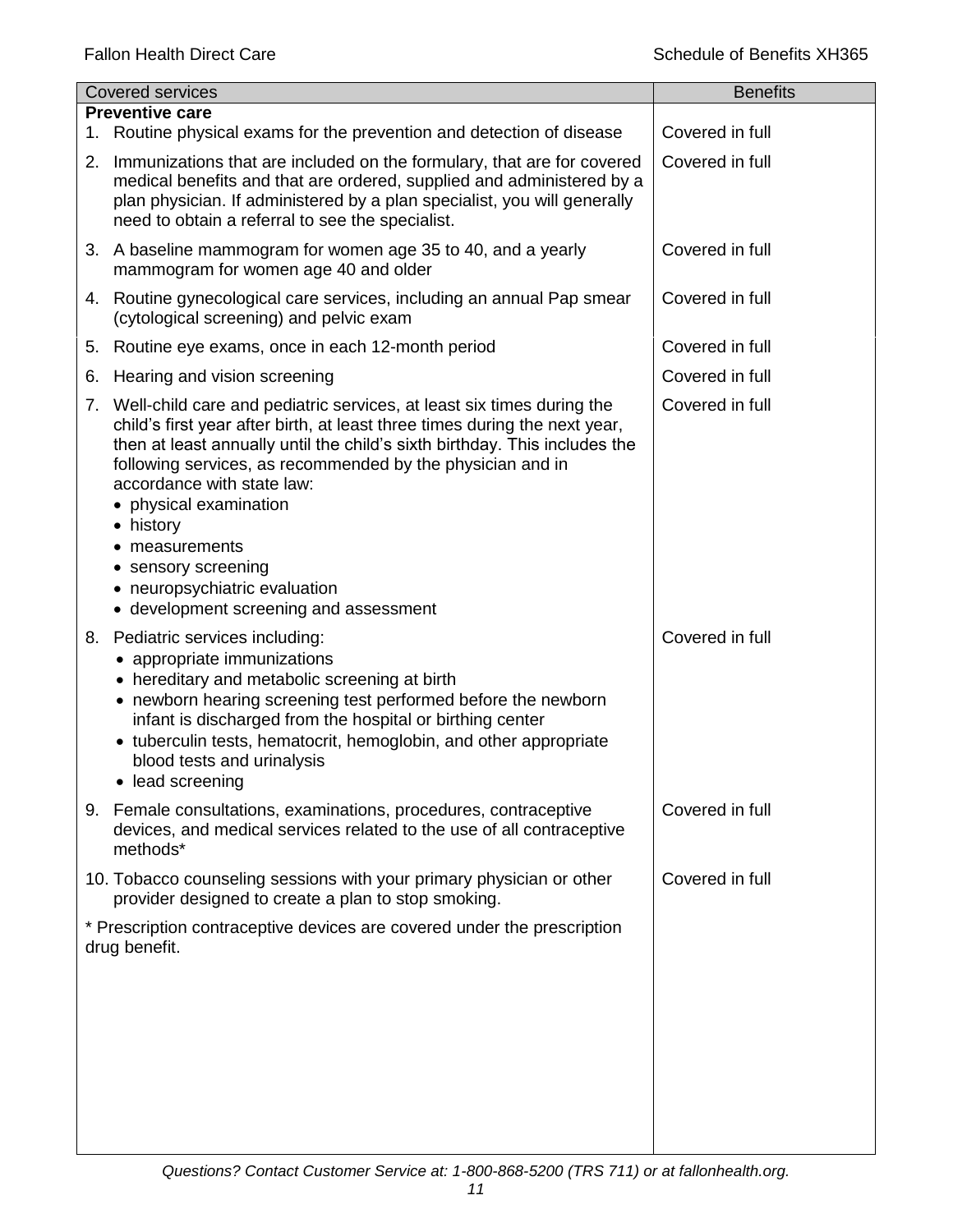| <b>Covered services</b> |                                                                                                                                                                                                                                                                                                                                                                                                                       | <b>Benefits</b>                  |  |  |
|-------------------------|-----------------------------------------------------------------------------------------------------------------------------------------------------------------------------------------------------------------------------------------------------------------------------------------------------------------------------------------------------------------------------------------------------------------------|----------------------------------|--|--|
|                         | <b>Reconstructive surgery</b><br>Referral and prior authorization required (unless provided by a Reliant<br>Medical Group specialist and you have a Reliant Medical Group PCP)                                                                                                                                                                                                                                        |                                  |  |  |
|                         | 1. Inpatient hospital services including room and board in a semiprivate<br>room and the services and supplies that would ordinarily be furnished<br>to you while you are inpatient, including Massachusetts mandated<br>services for cleft lip and cleft palate                                                                                                                                                      | \$750 copayment per<br>admission |  |  |
|                         | <b>Rehabilitation and habilitation services</b>                                                                                                                                                                                                                                                                                                                                                                       |                                  |  |  |
|                         | Referral required<br>1. Physical and occupational therapy services are covered for up to 60<br>visits combined per benefit period when medically necessary with<br>PCP referral. After 60 combined physical and occupational therapy<br>visits, prior authorization based on medical necessity is required for<br>additional visits.                                                                                  | \$50 copayment per visit         |  |  |
|                         | 2. Medically necessary services for the diagnosis and treatment of<br>speech, hearing and language disorders when services are provided<br>by a plan provider who is a speech-language pathologist or<br>audiologist; and at a plan facility or a plan provider's office with a PCP<br>referral. After 30 speech therapy visits, prior authorization based on<br>medical necessity is required for additional visits. | \$50 copayment per visit         |  |  |
|                         | 3. Cardiac rehabilitation services to treat cardiovascular disease in<br>accordance with state law and Department of Public Health<br>regulations                                                                                                                                                                                                                                                                     | \$50 copayment per visit         |  |  |
|                         | 4. Medically necessary early intervention services delivered by a<br>certified early intervention specialist, according to operational<br>standards developed by the Department of Public Health, for children<br>from birth to their third birthday.                                                                                                                                                                 | Covered in full                  |  |  |
|                         | 5. Pulmonary rehabilitation services for chronic obstructive pulmonary<br>disease (COPD) are covered for up to two one-hour sessions per day,<br>for up to 36 lifetime sessions.                                                                                                                                                                                                                                      | Covered in full                  |  |  |
|                         | <b>Skilled nursing facility services</b><br>Referral and prior authorization required<br>1. Inpatient hospital services, for up to 100 days in each benefit period<br>provided criteria is met, including room and board in a semiprivate<br>room and the services and supplies that would ordinarily be furnished<br>to you while you are an inpatient                                                               | \$750 copayment per<br>admission |  |  |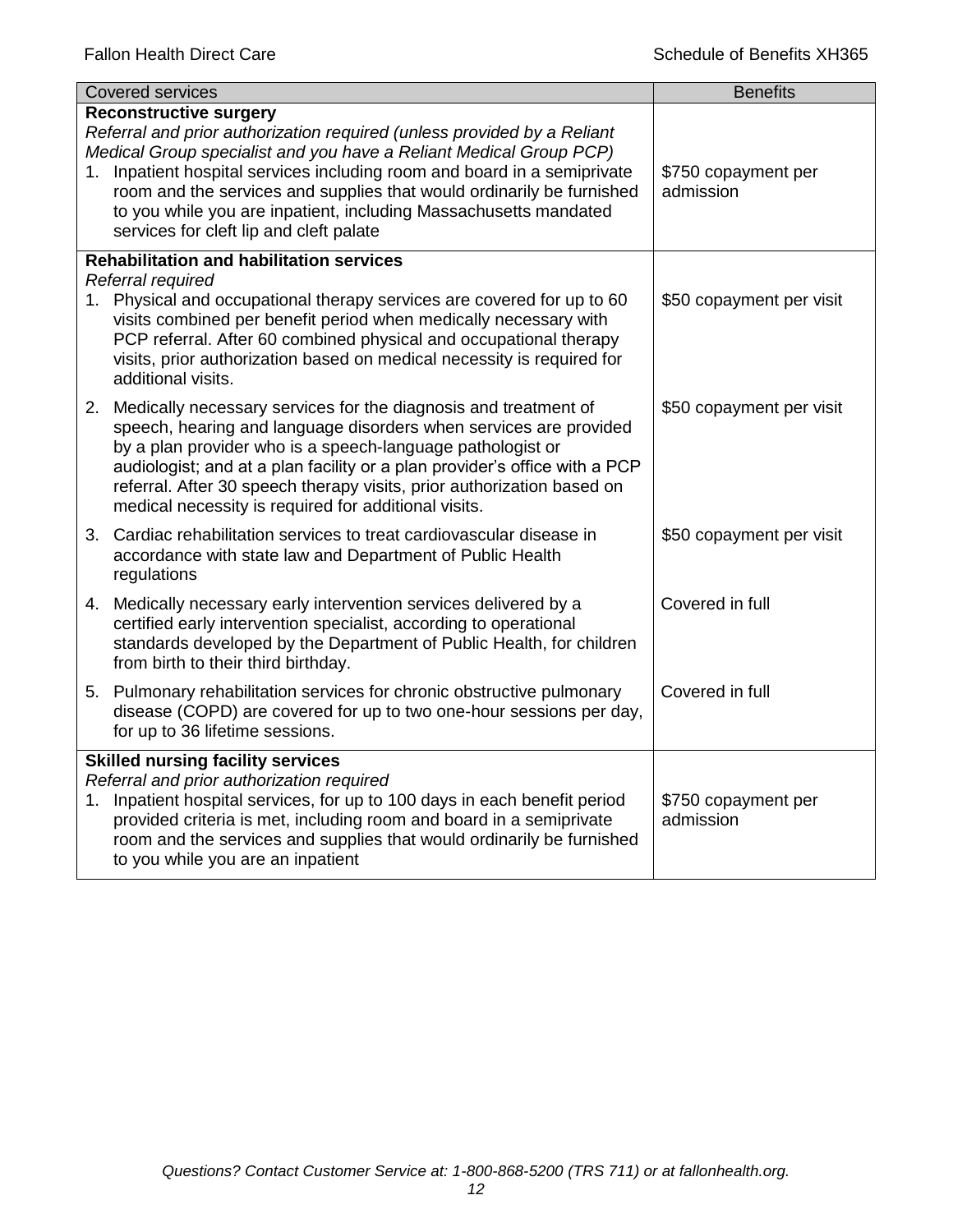# **Addendum Pediatric Dental Services**

#### This addendum is part of your *Member Handbook/Evidence of Coverage*.

This addendum provides you with the cost-sharing that you are responsible for when you get covered pediatric dental care from a plan dentist for members under the age of 19. For a list of plan dentists, go to fallonhealth.org or call Customer Service at 1-800-868-5200 (TRS 711).

## **Preventive and Diagnostic Services**

|                                                                                                                                  | <b>Benefits</b> |
|----------------------------------------------------------------------------------------------------------------------------------|-----------------|
| <b>Preventive and Diagnostic Services</b>                                                                                        |                 |
| Comprehensive Evaluation (once per lifetime per provider or location)<br>$\bullet$                                               |                 |
| Periodic Oral Exams (two per benefit period)<br>٠                                                                                |                 |
| Limited oral evaluation (two per benefit period)                                                                                 |                 |
| Full mouth x-rays (once every 36 months per provider or location)<br>٠                                                           |                 |
| Panoramic x-rays (once every 36 months per provider or location)<br>٠                                                            |                 |
| Bitewing x-rays (two per benefit period)                                                                                         | Covered in full |
| Single tooth x-rays (one per visit)                                                                                              |                 |
| Teeth cleaning, including minor scaling procedures (two per benefit period)                                                      |                 |
| Fluoride Treatments (one per day per provider or location)                                                                       |                 |
| Space maintainers                                                                                                                |                 |
| Sealants (Please note: Sealants are not covered on previously restored<br>teeth) (Once every 36 months per provider or location) |                 |

# **Basic Covered Services**

|                                                                           | <b>Benefits</b> |
|---------------------------------------------------------------------------|-----------------|
| <b>Basic Covered Services</b>                                             |                 |
| Amalgam restorations (once per benefit period per tooth)<br>$\bullet$     |                 |
| Composite resin restorations (once per benefit period per tooth)          |                 |
| Recement crowns/onlays<br>$\bullet$                                       |                 |
| Rebase or reline dentures (once every 24 months)                          |                 |
| Root canals on permanent teeth (once per lifetime per tooth)<br>$\bullet$ |                 |
| Prefabricated stainless steel crowns (once per lifetime per tooth)        |                 |
| Periodontal scaling and root planning (once every 36 months)<br>$\bullet$ | 25% coinsurance |
| Simple extractions (once per lifetime per tooth, erupted or exposed root) |                 |
| Surgical extractions (once per lifetime per tooth)                        |                 |
| Vital pulpotomy                                                           |                 |
| Apeicocectomy                                                             |                 |
| Palliative care                                                           |                 |
| Anesthesia                                                                |                 |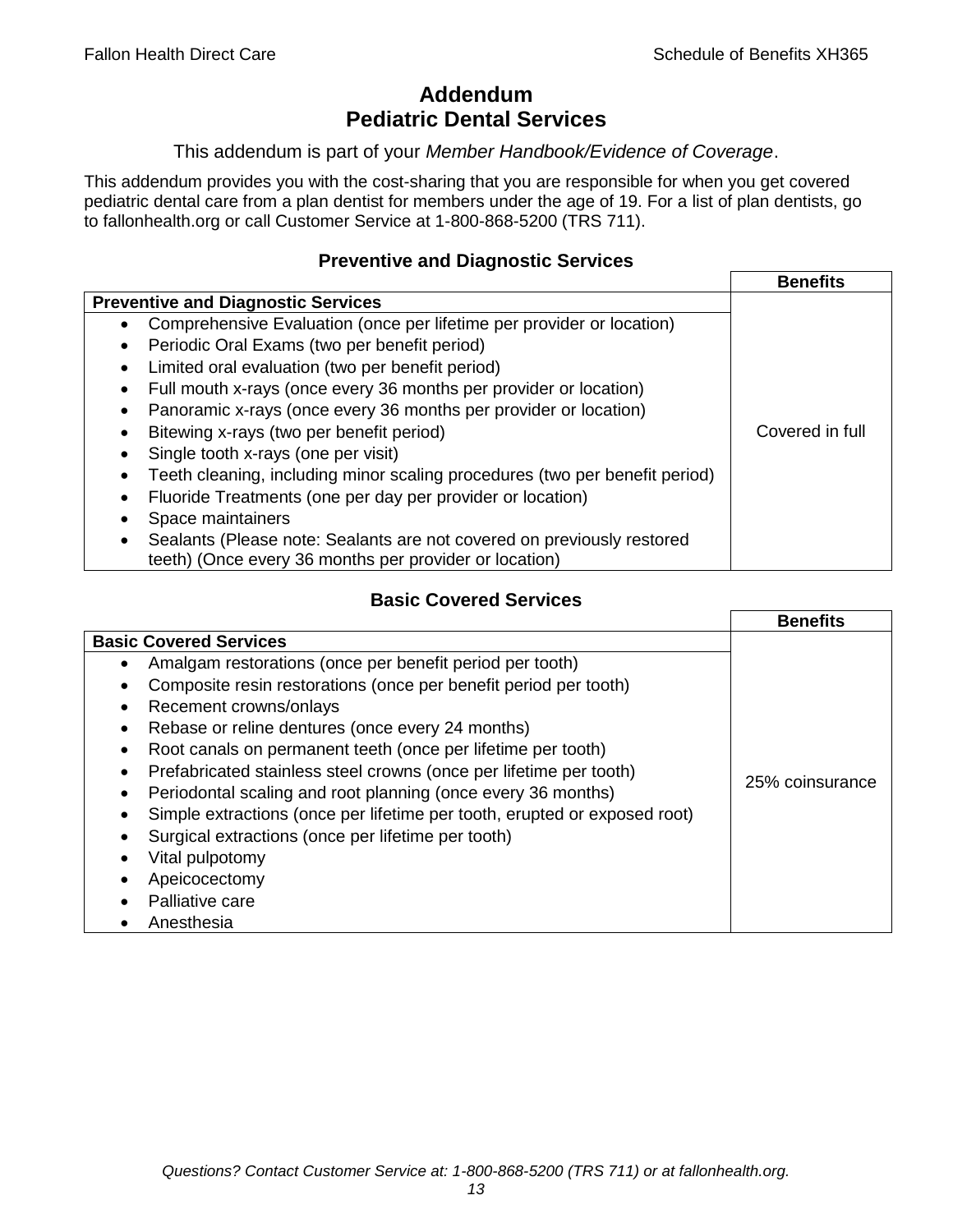# **Major Restorative Services**

|                                                                                                    | <b>Benefits</b> |
|----------------------------------------------------------------------------------------------------|-----------------|
| <b>Major Restorative Services</b>                                                                  |                 |
| Crown, resin (once every 60 months per tooth)<br>$\bullet$                                         |                 |
| Porcelain/ceramic crowns (once every 60 months per tooth)<br>$\bullet$                             | 50% coinsurance |
| Porcelain fused to metal/mobile/high noble crowns (once every 60 months<br>$\bullet$<br>per tooth) |                 |
| Partial and complete dentures (once every 84 months)                                               |                 |

# **Orthodontia**

|                                                                                                                                                                                                                                                                        | <b>Benefits</b> |
|------------------------------------------------------------------------------------------------------------------------------------------------------------------------------------------------------------------------------------------------------------------------|-----------------|
| Orthodontia                                                                                                                                                                                                                                                            |                 |
| Coverage is provided for services under the following conditions: only when<br>medically necessary; patient must have severe and handicapping malocclusion as<br>defined by HLD index score of 28 and/or one or more auto qualifiers. Prior<br>authorization required. | 50% coinsurance |

# **Related exclusions**

1. Any service that is not listed in this addendum is not covered.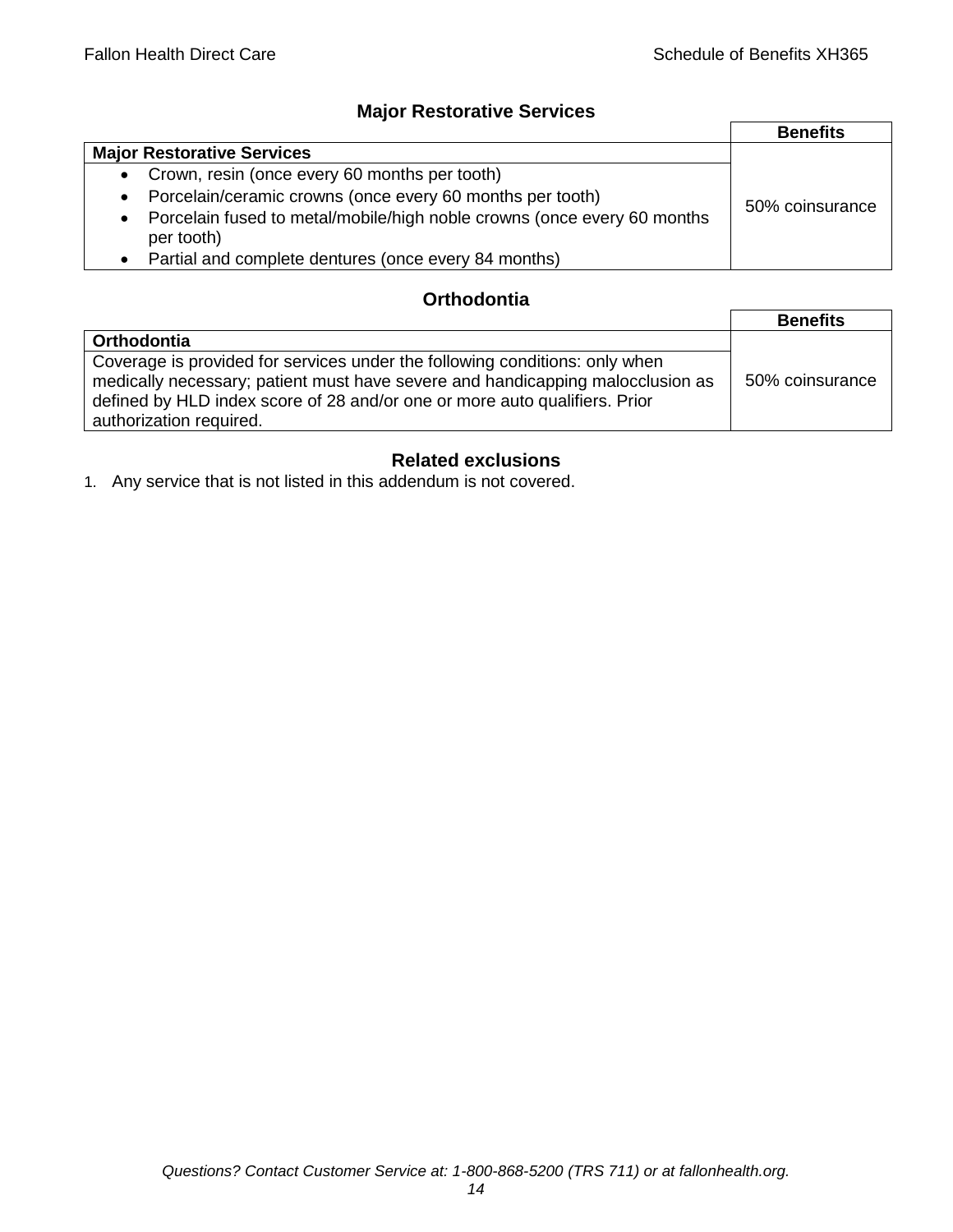# **Addendum Pediatric Vision Services**

This addendum is part of your *Member Handbook/Evidence of Coverage*.

This addendum provides you with the cost-sharing that you are responsible for when you get covered pediatric vision care from a plan vision provider for members under the age of 19. For more information about your eye and vision care benefits, including a list of plan vision providers, go to fallonhealth.org or call Customer Service at 1-800-868-5200 (TRS 711).

| Service                                                 | Member cost                         |
|---------------------------------------------------------|-------------------------------------|
| Eye exam                                                |                                     |
| Exam with dilation as necessary, once per calendar year | \$0                                 |
| <b>Frames</b>                                           |                                     |
| One designated set, once per calendar year              | \$0                                 |
| Lenses:                                                 |                                     |
| <b>Standard lenses</b>                                  |                                     |
| Single vision                                           | \$0                                 |
| <b>Bifocal</b>                                          | \$0                                 |
| <b>Trifocal</b>                                         | \$0                                 |
| Lenticular                                              | \$0                                 |
| Progressive lenses                                      |                                     |
| Standard                                                | \$0                                 |
| Premium                                                 | \$0 for first \$120 of retail cost, |
|                                                         | 80% of any additional retail cost.  |
| Lens options                                            |                                     |
| Choice of plastic or glass lenses                       | \$0                                 |
| UV treatment                                            | \$0                                 |
| Tint – includes fashion and gradient tinting, and       | \$0                                 |
| oversized and glass-grey #3 prescription sunglass       |                                     |
| lenses                                                  |                                     |
| Standard plastic scratch coating                        | \$0                                 |
| Standard polycarbonate (kids)                           | \$0                                 |
| Plastic photosensitive lenses                           | \$0                                 |
| Other options:                                          |                                     |
| Intermediate vision lenses                              | \$0                                 |
| Standard anti-reflective                                | \$45                                |
| Photochromic plastic                                    | 80% of retail cost                  |
| <b>Blended segment lenses</b>                           | 80% of retail cost                  |
| <b>Polarized lenses</b>                                 | 80% of retail cost                  |
| Premium anti-reflective costing                         | 80% of retail cost                  |
| Ultra anti-reflective coating                           | 80% of retail cost                  |
| Hi-Index lenses                                         | 80% of retail cost                  |
| Other add-ons                                           | 80% of retail cost                  |
| Additional complete pairs of eyewear                    | 60% of retail                       |
|                                                         |                                     |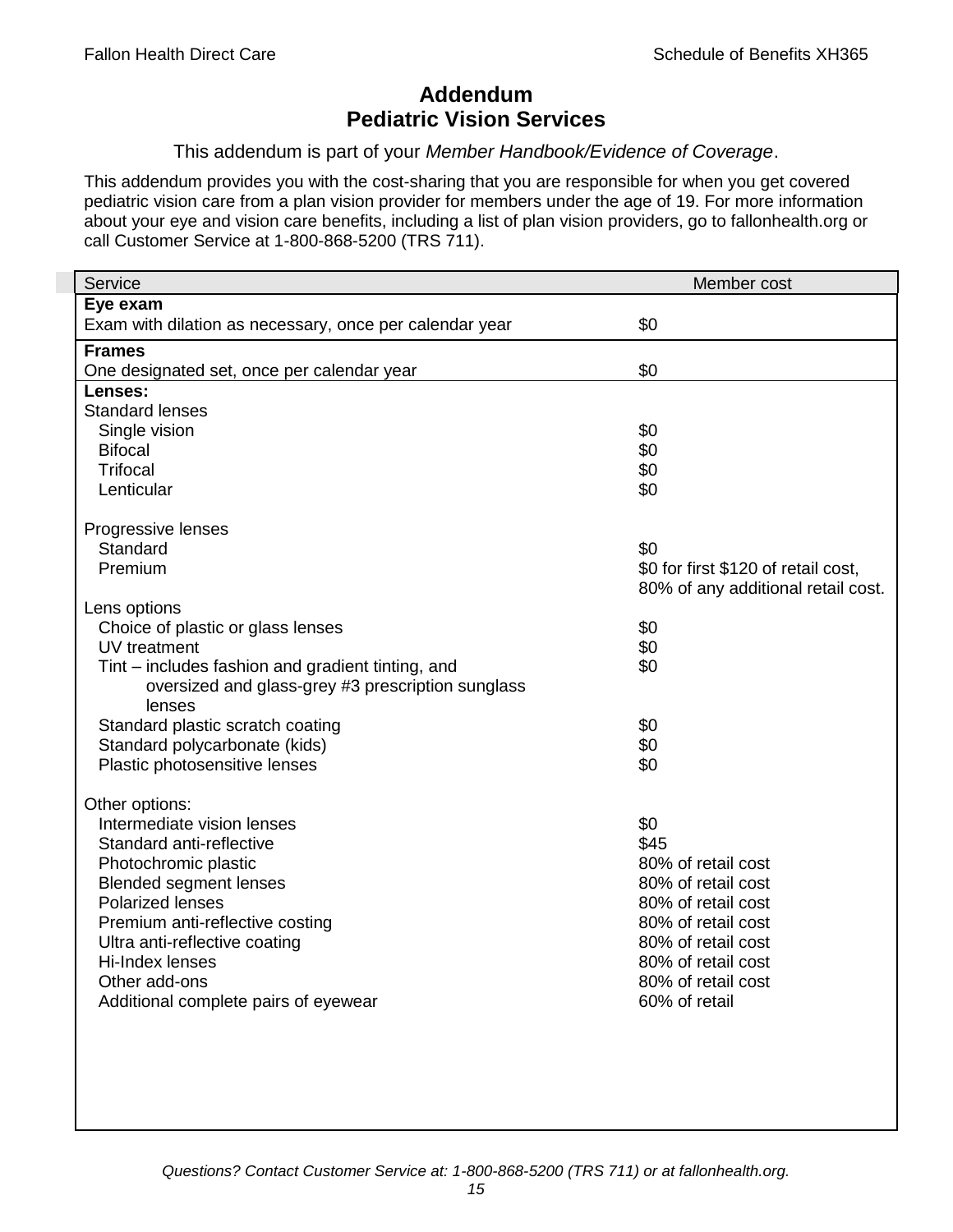| <b>Contact lenses</b><br>One pair of conventional contact lenses, in place of<br>eyeglass lenses                                                                                                                                                                                                                     | \$0 for first \$150 of retail cost,<br>75% of any additional retail cost. |
|----------------------------------------------------------------------------------------------------------------------------------------------------------------------------------------------------------------------------------------------------------------------------------------------------------------------|---------------------------------------------------------------------------|
| In place of a pair of conventional contact lenses, the<br>member may elect either of the following options:<br>Up to a 6 month supply of monthly or two-week<br>$\bullet$<br>single vision spherical or toric contact lenses<br>Up to a 3 month supply of daily disposable single<br>vision spherical contact lenses |                                                                           |
|                                                                                                                                                                                                                                                                                                                      | Up to \$55<br>10% discount from retail price                              |
| Standard contact lens fit and follow-up<br>Premium contact lens fit and follow-up                                                                                                                                                                                                                                    | 85% of retail cost                                                        |
| Additional conventional contact lenses                                                                                                                                                                                                                                                                               |                                                                           |
|                                                                                                                                                                                                                                                                                                                      | \$0                                                                       |
| Medically necessary contact lenses, in place of other<br>eyewear                                                                                                                                                                                                                                                     |                                                                           |
| Low vision services                                                                                                                                                                                                                                                                                                  | \$0                                                                       |
| •One comprehensive low vision evaluation, once<br>every five years, when medically necessary                                                                                                                                                                                                                         | \$0                                                                       |
| • Follow-up care, four visits in any five year period,<br>when medically necessary<br>.Low vision aids, such as high-power spectacles,<br>magnifiers, and telescopes, once every 24                                                                                                                                  | 25% of retail cost                                                        |
| months, when medically necessary                                                                                                                                                                                                                                                                                     |                                                                           |
|                                                                                                                                                                                                                                                                                                                      |                                                                           |
| Additional discounts on vision items are available; see<br>a plan provider or contact the plan for details.                                                                                                                                                                                                          |                                                                           |
|                                                                                                                                                                                                                                                                                                                      |                                                                           |

# **Related exclusions**

- 1. Orthoptic or vision training, subnormal vision aids and any associated supplemental testing; Aniseikonic lenses.
- 2. Medical and/or surgical treatment of the eye, eyes or supporting structures.
- 3. Any eye or vision examination, or any corrective eyewear required by a policyholder as a condition of employment; Safety eyewear.
- 4. Services provided as a result of any Workers' Compensation law, or similar legislation, or required by any governmental agency or program whether federal, state or subdivisions thereof.
- 5. Non-prescription lenses and/or contact lenses.
- 6. Non-prescription sunglasses.
- 7. Two pair of glasses in lieu of bifocals.
- 8. Services rendered after the date an insured person ceases to be covered under the policy, except when vision materials ordered before coverage ended are delivered, and the services rendered to the insured person are within 31 days from the date of such order.
- 9. Services or materials provided by any other group benefit plan providing vision care.
- 10. Lost or broken lenses, frames, glasses, or contact lenses will not be replaced except in the next benefit period when vision materials would become available.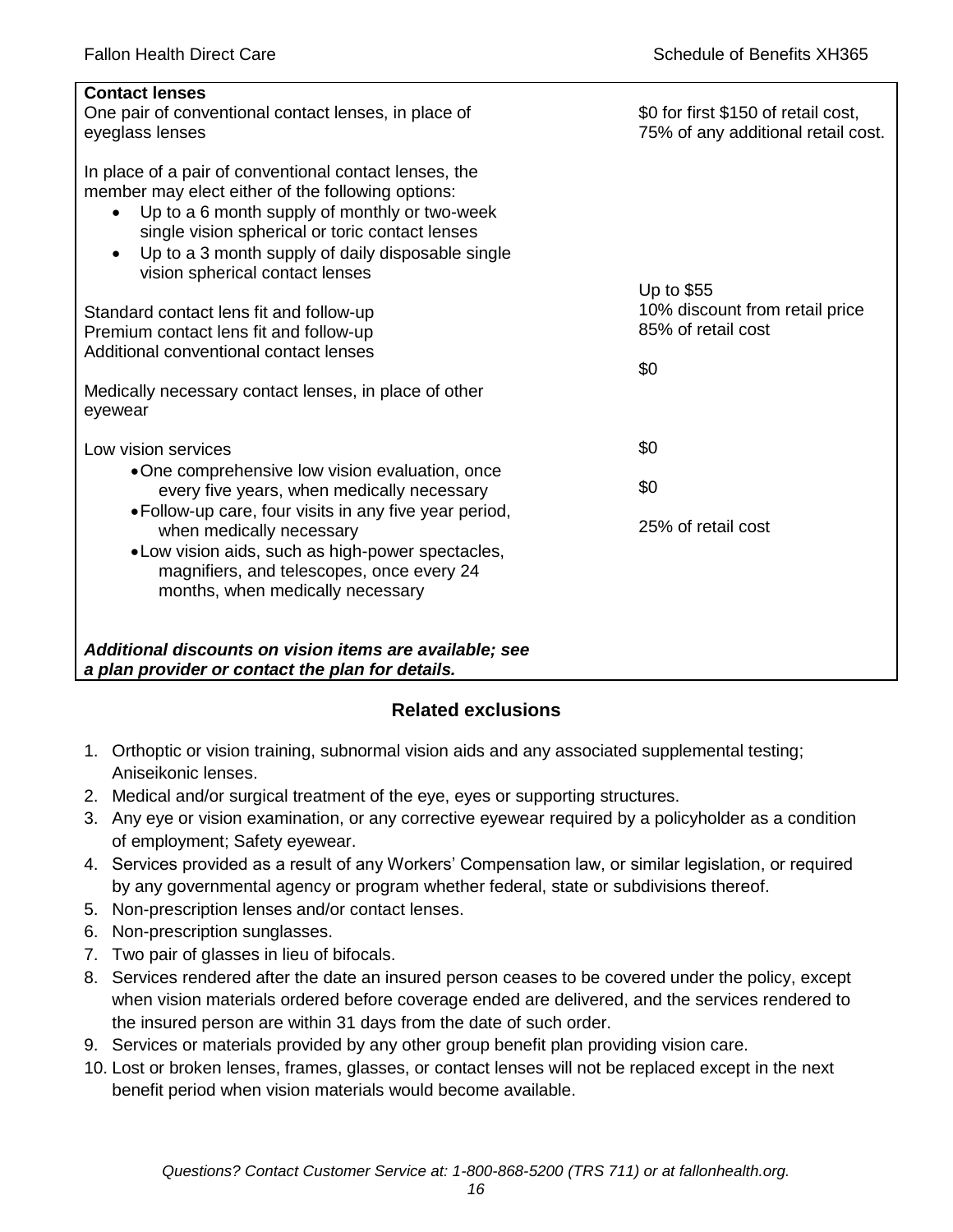# Notice of nondiscrimination

Fallon Health complies with applicable Federal civil rights laws and does not discriminate on the basis of race, color, national origin, age, disability or sex. Fallon does not exclude people or treat them differently because of race, color, national origin, age, disability or sex.

Fallon Health:

- Provides free aids and services to people with disabilities to communicate effectively with us, such as:
	- o Qualified sign language interpreters
	- $\circ$  Written information in other formats (large print, audio, accessible electronic formats, other formats)
- Provides free language services to people whose primary language is not English, such as:
	- o Qualified interpreters
	- o Information written in other languages

If you need these services, contact Customer Service at the phone number on the back of your member ID card, or by email at cs@fallonhealth.org.

If you believe that Fallon Health has failed to provide these services or discriminated in another way on the basis of race, color, national origin, age, disability or sex, you can file a grievance with:

Compliance Director Fallon Health 10 Chestnut St. Worcester, MA 01608

Phone: 1-508-368-9988 (TRS 711) Email: compliance@fallonhealth.org

You can file a grievance in person or by mail, fax or email. If you need help filing a grievance, the Compliance Director is available to help you.

You can also file a civil rights complaint with the U.S. Department of Health and Human Services, Office for Civil Rights, electronically through the Office for Civil Rights Complaint Portal, available at https://ocrportal.hhs.gov/ocr/portal/lobby.jsf, or by mail or phone at:

U.S. Department of Health and Human Services 200 Independence Avenue SW., Room 509F, HHH Building Washington, D.C., 20201

Phone: 1-800-368-1019 (TDD: 1-800-537-7697)

Complaint forms are available at http://www.hhs.gov/ocr/office/file/index.html.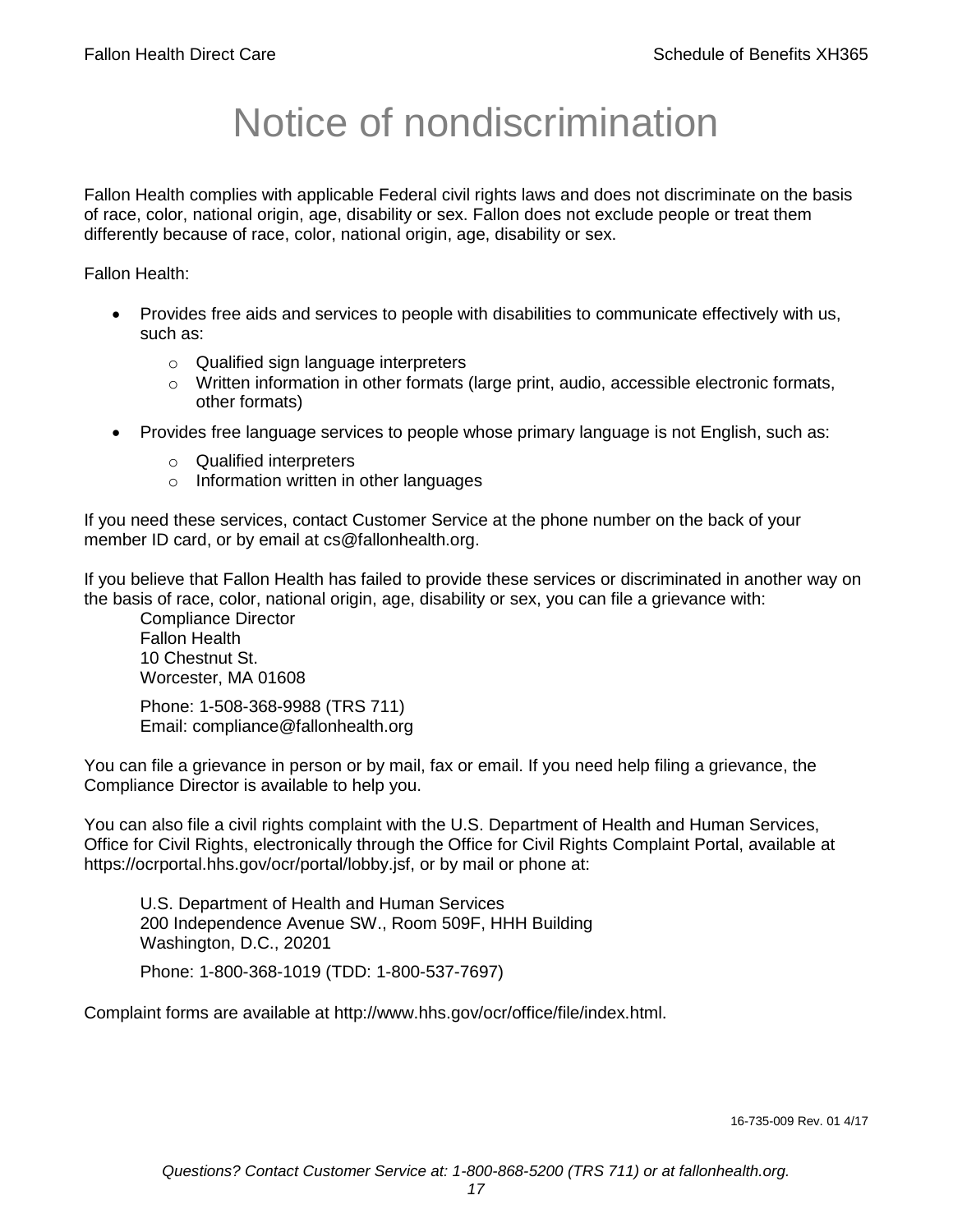# Important!

If you, or someone you're helping, has questions about Fallon Health, you have the right to get help and information in your language at no cost. To talk to an interpreter, call 1-800-868-5200.

#### **Spanish:**

Si usted, o alguien a quien usted está ayudando, tiene preguntas acerca de Fallon Health, tiene derecho a obtener ayuda e información en su idioma sin costo alguno. Para hablar con un intérprete, llame al 1-800-868-5200.

#### **Portuguese:**

Se você, ou alguém a quem você está ajudando, tem perguntas sobre o Fallon Health, você tem o direito de obter ajuda e informação em seu idioma e sem custos. Para falar com um intérprete, ligue para 1-800-868-5200.

#### **Chinese:**

如果您,或是您正在協助的對象,有關於[插入項目的名稱 Fallon Health 方面的問題,您有權利免費以您的母語得到幫助和訊息。洽詢一位翻譯員,請撥電話 [在此插入數字 1- 800-868-5200.

#### **Haitian Creole:**

Si oumenm oswa yon moun w ap ede gen kesyon konsènan Fallon Health, se dwa w pou resevwa asistans ak enfòmasyon nan lang ou pale a, san ou pa gen pou peye pou sa. Pou pale avèk yon entèprèt, rele nan 1-800-868-5200.

#### **Vietnamese:**

Nếu quý vị, hay người mà quý vị đang giúp đỡ, có câu hỏi về Fallon Health, quý vị sẽ có quyền được giúp và có thêm thông tin bằng ngôn ngữ của mình miễn phí. Để nói chuyện với một thông dịch viên, xin gọi 1-800-868-5200.

#### **Russian:**

Если у вас или лица, которому вы помогаете, имеются вопросы по поводу Fallon Health, то вы имеете право на бесплатное получение помощи и информации на вашем языке. Для разговора с переводчиком позвоните по телефону 1-800-868-5200.

#### **Arabic:**

إن كان لديك أو لدى شخص تساعده أسئلة بخصوص Health Fallon، فلديك الحق في الحصول على المساعدة والمعلومات الضرورية بلغتك من دون اية تكلفة .للتحدث مع مترجم اتصل ب .1-800-868-5200

# **Khmer/Cambodian:**

ប្រសិនបរើអ្នក ឬនរណាម្ននក់ដែលអ្នកកំពុងដែជួយ ម្ននសំណួរអ្៎ពី Fallon Health បេ, អ្នកម្ននសិេធិេេ្លលជំនួយនិងព័ែ៌ម្នន បៅកនុងភាសា ររស់អ្នក រោយម្ិនអ្ស់រ្ំ ក់ ។ ដររំម្ រនី ិយាយជាម្ួយអ្នក កែប្រ សូ ម្ 1-800-868-5200 ។

*Questions? Contact Customer Service at: 1-800-868-5200 (TRS 711) or at fallonhealth.org.*